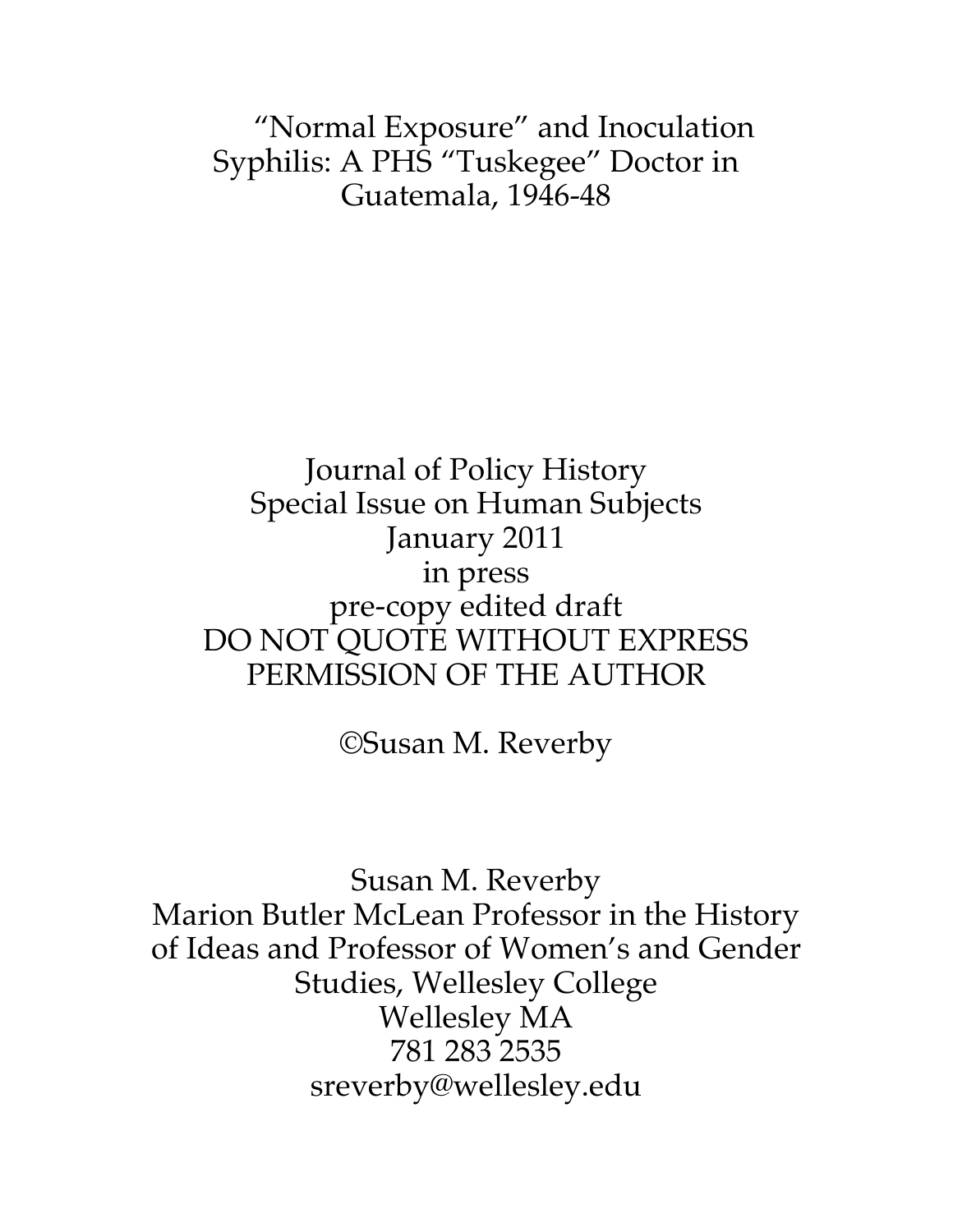Policy is often made based on historical understandings of particular events, and the story of the "Tuskegee" Syphilis Study (the Study) has, more than any other medical research experiment, shaped policy surrounding human subjects.  $^1$  The forty-year study of "untreated syphilis in the male Negro" sparked outrage in 1972 after it became widely known, and inspired requirements for informed consent, the protection of vulnerable subjects, and oversight by institutional review boards.<sup>2</sup>

When the story of the Study circulates, however, it often becomes mythical. In truth the United States Public Health Service (PHS) doctors who ran the Study observed the course of the already acquired and untreated late latent disease in hundreds of African American men in Macon County, Alabama. They provided a little treatment in the first few months in 1932 and then neither extensive heavy metals treatment nor penicillin after it proved a cure for the late latent stage of the disease in the  $1950s<sup>3</sup>$  Yet much folklore asserts that the doctors went beyond this neglect, and that they *secretly infected* the men by injecting them with the bacteria that causes syphilis. This virally spread belief about the PHS's intentional infecting appears almost daily in books, articles, talks, letters, websites, tweets, news broadcasts, political rhetoric, and above all in whispers and conversations. It is reinforced when photographs of the Study's blood draws circulate, especially when they are cropped to show prominently a black arm and a white hand on a syringe that could, to an unknowing eye, be seen as an injection.

 Historians of the Study have spent decades now trying to correct the misunderstandings in the public and the academy, and to make the facts as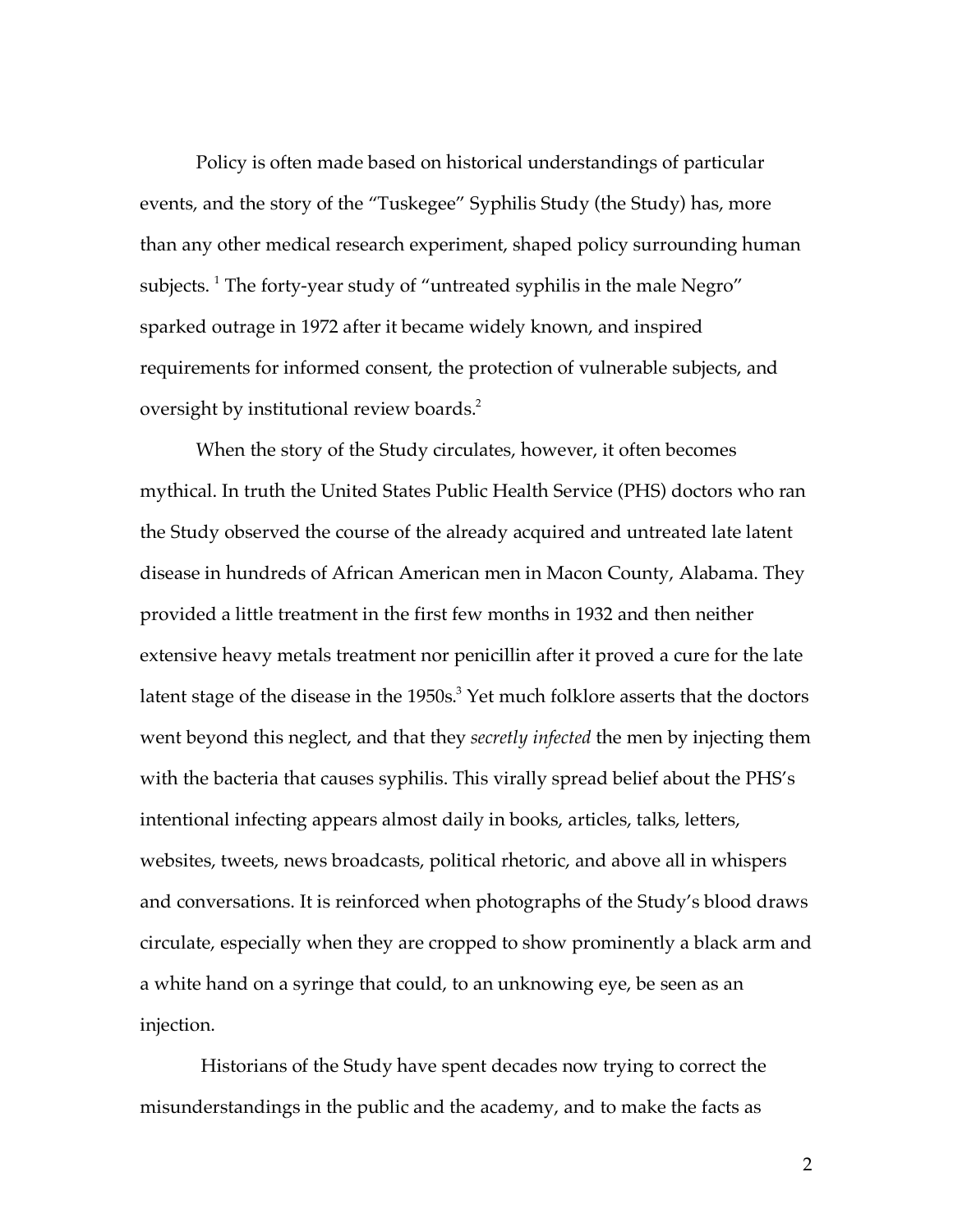knowable as possible.<sup>4</sup> The story is horrific enough, it is argued, without perpetuating misunderstanding over what really did happen and how many knew about it.<sup>5</sup> What if, however, the PHS did conduct a somewhat secret study whose subjects were infected with syphilis by one of the PHS doctors who also worked in "Tuskegee?" How should this be acknowledged and affect how we discuss historical understandings that drive the need for human subject protection?

### Rumors and Realities

Scholars who wish to debunk the myth of deliberate infection in the Study can acknowledge that myths do express some basic realities. As the oral historian Alessandro Portelli argues, "The wrong tales allow us to recognize the interests of the tellers and the dreams and desires beneath them"6 "A rumor," other folklorists suggest, "is a 'form of communication though which men [and women] caught together in an ambiguous situation attempt to construct a meaningful interpretation of it by pooling their intellectual resources.'"7 In a highly racialized and racist country, the idea that government scientists—drunk on their power over trusting sharecroppers in need of care—would deliberately and secretly infect black men with a debilitating and sometimes deadly disease seems possible.

Yet those scholars may also argue that people who believe in such deliberate infection are confusing the Study with other American 1960s and 1970s horror tales about overzealous medical researchers who injected cancer cells into elderly Jewish patients and provided live hepatitis cells through oral and injecting means to young children with mental retardation. The conflating also comes when the Study is referred to as "America's Nuremberg" (to equate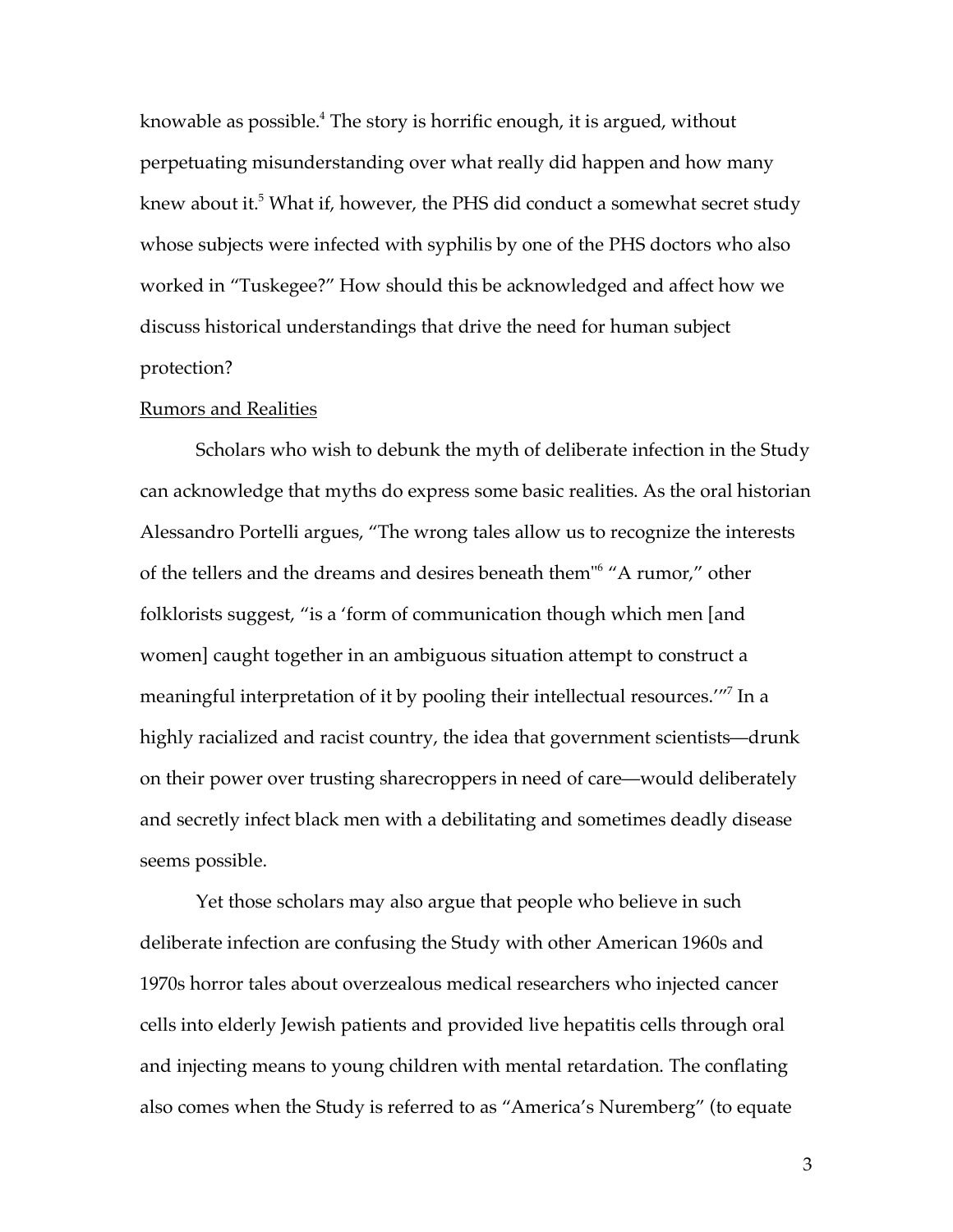its affect on ethics) and to link it to the horrors of the monstrous Nazi medical experiments. In addition, to think the men were infected taps deep into our cultural collective consciences' fears of experimentation. It avoids considering the Study's unwitting participants' sexual activities, or those of their parents, since syphilis is primarily, of course, a sexually transmitted disease. To assume the men in the Study were infected, rather than watched for decades, appears to make the racism worse, although it is the very ordinariness of the withholding of treatment that ought to frighten us more. $8<sup>8</sup>$ 

Historians and other scholars have also argued that there were debates over whether the heavy metals treatments were appropriate for those in the late latent stage of the disease and that public health's mission was to stop contagion, not focus on chronic illness. Others have claimed, too, that the concern with the dangers of penicillin limited some of its usefulness, especially for patients who were at least two decades out from initial syphilitic infection.<sup>9</sup>

Historians may also emphasize medical understandings of syphilis's stages and transmission. These explanations require discussing the multiple stages of the disease and when and how decisions about treating those in latency were made. More importantly, even if the government doctors had wanted to give the men syphilis, it is very difficult to pass on syphilis outside of sexual contact, breast-feeding, or congenitally from a still infectious mother to her newborn. To explain this is also to confront pre- $20<sup>th</sup>$  century understandings of the disease as hereditary, not just congenital, since syphilis cannot be just passed down in genes or somehow through a bloodline. It demands explaining the doctors could not just inject the spirochetal bacteria that causes syphilis easily from the blood of one person to another, and that centuries of research efforts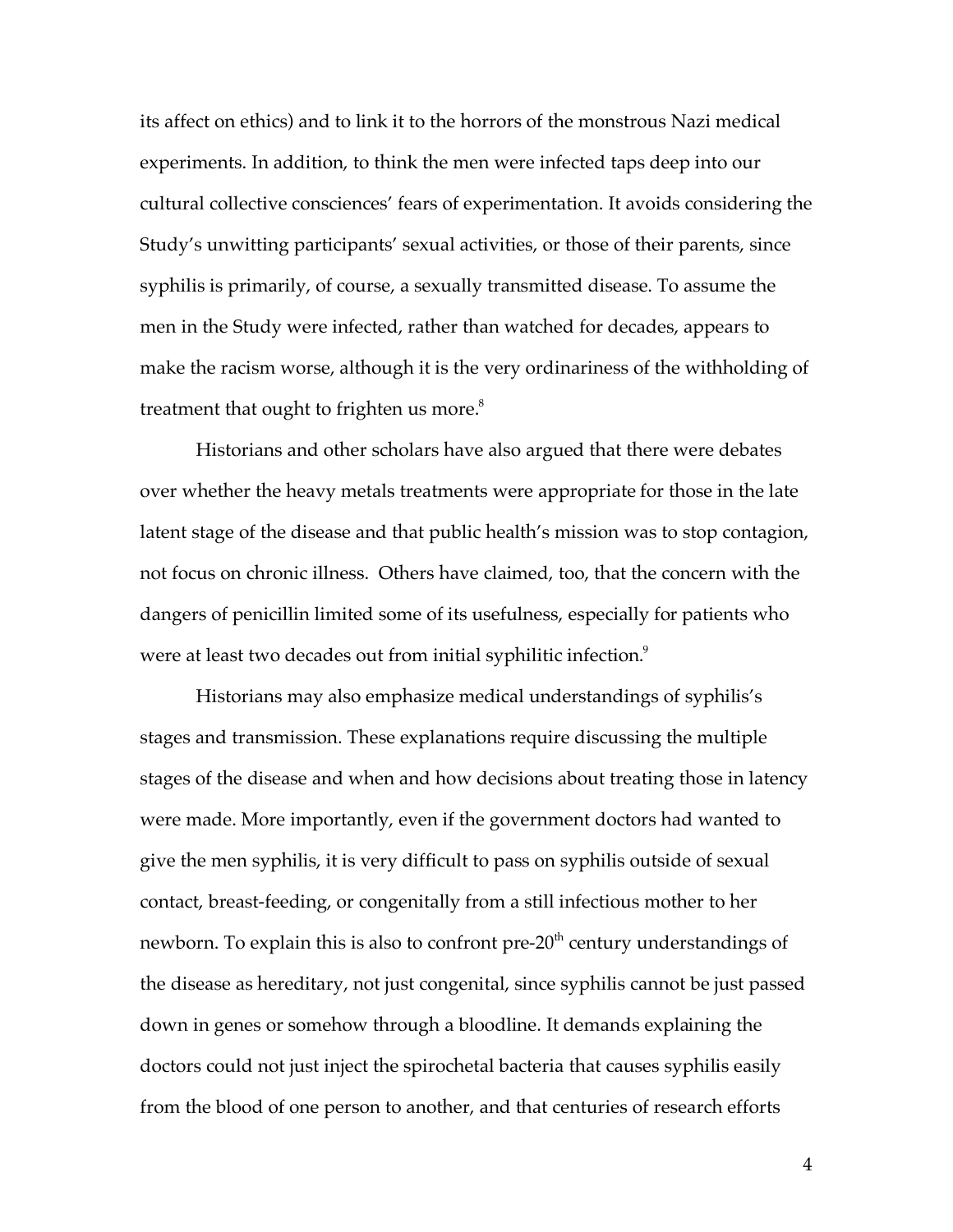had demonstrated the difficulties of finding ways experimentally to recreate the disease in the healthy.10 The *Treponema pallidum*, the spirochete-shaped bacteria that causes syphilis, cannot be cultured and grown *in vitro* in a laboratory (unlike *N. gonorrhoea*, which can be cultured).

 In sum, it takes time and a commitment to learning the medical science, understanding standard public health practices, and considering cultural beliefs in both the public and health care communities to explain why the men in Alabama were not, and could not easily have been, infected by the PHS, and yet why this is believed. Telling a quick black and white story makes for a better rhetorical media or political sound bite, or a brief historical introduction in a glossed over bioethics lesson.

Ironically, though, the mythic version of the "Tuskegee" Study may offer a better picture of mid-century PHS ethics than the seemingly more informed accounts. For Public Health Service researchers did, in fact, deliberately infect poor and vulnerable men and women with syphilis in order to study the disease. The mistake of the myth is to set that story in Alabama, when it took place further south, in Guatemala.

The Guatemala story emerges from the records of work done by the PHS's Dr. John C. Cutler between 1946 and 1948, now in the University of Pittsburgh archives. An internationally known public health researcher-administrator and expert on sexually transmitted diseases and reproductive health, Cutler had been an assistant surgeon general in the PHS and the deputy director of the Pan American Sanitary Bureau (a precursor to the Pan American Health Organization).<sup>11</sup> He worked in Guatemala, India and West Africa and ended his career as, his obituary in 2003 read, "a much beloved professor both at the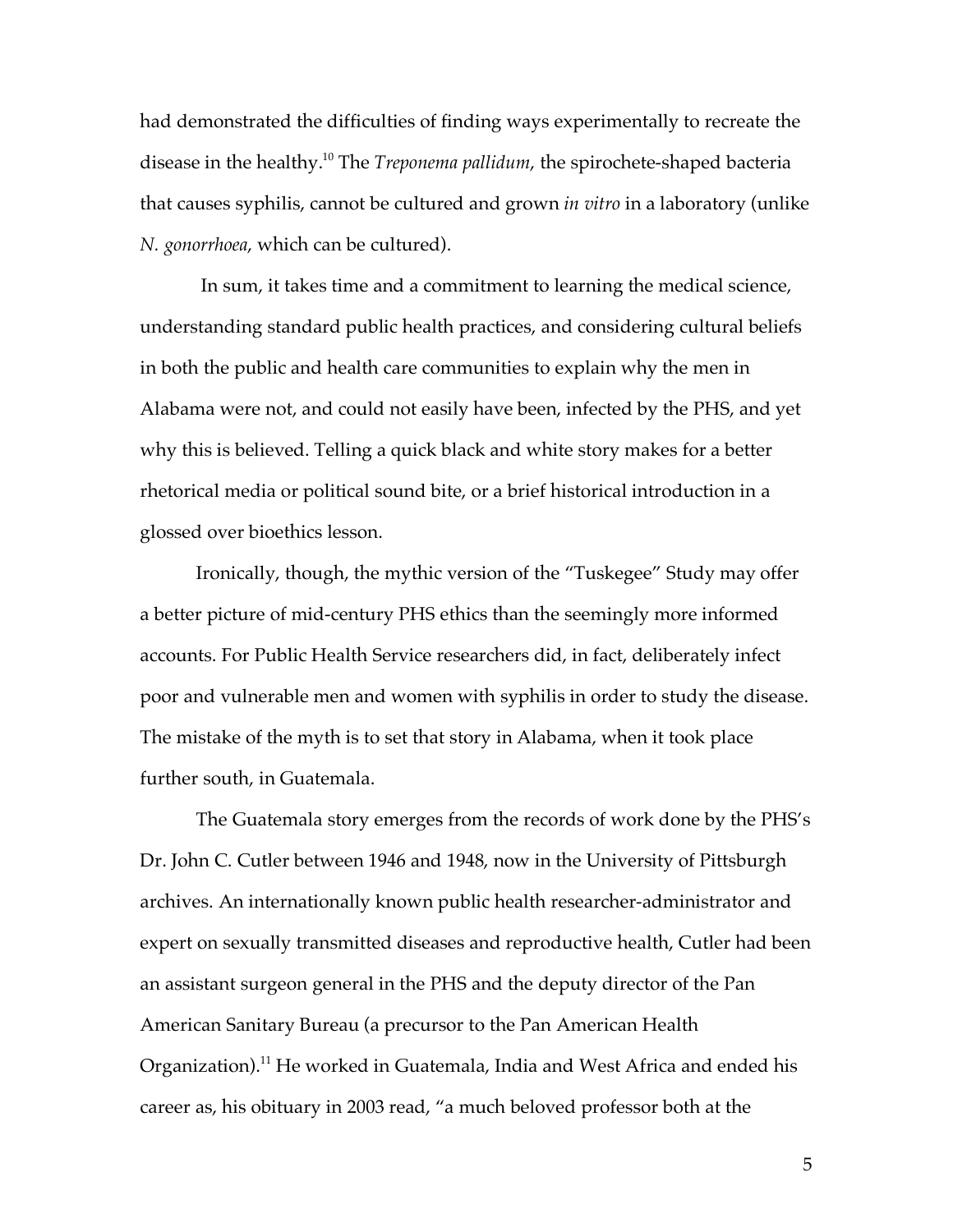graduate school of Public Health and the Graduate School of Public and International Affairs" at Pitt.<sup>12</sup>

Cutler was dedicated to researching and conquering sexually transmitted (then known as venereal) diseases and providing usable and effective contraception to women. He published more than fifty articles on varying venereal diseases, the prophylaxis of disease with chemical contraceptives, and the lessons for ending the AIDS epidemic.<sup>13</sup> Those who know about the "Tuskegee" Study will recognize his name as a key researcher of that work during the 1960s and one of its staunchest defenders on PBS's 1993 *Nova* film about it called "The Deadly Deception," produced more than twenty years after the Study closed.<sup>14</sup>

Almost two decades *before* his involvement with the Study in Alabama, the PHS put Cutler in charge of a two-year research project in Guatemala. This experiment in the global, rather than the American South, differed from the Study in Alabama in two majors ways: government doctors *did infect* people with syphilis and then *did treat* them with penicillin. In this research program of a series of carefully delineated experiments, PHS doctors exposed their subjects to syphilis or gonorrhea through the use of infectious prostitutes or directly through inoculum made from tissue from human and animal syphilitic gummas and chancres, or pus of gonorrhea filed sores. After learning what they wished from each exposure, they used penicillin presumably to cure the infection.

Exploring why these experiments in Guatemala were so different from those in Alabama provides insight into the ethical concerns of the PHS researchers, the powerful pull of the need for scientific knowledge, and the difficulty of analyzing the inter-relationship and movement of research between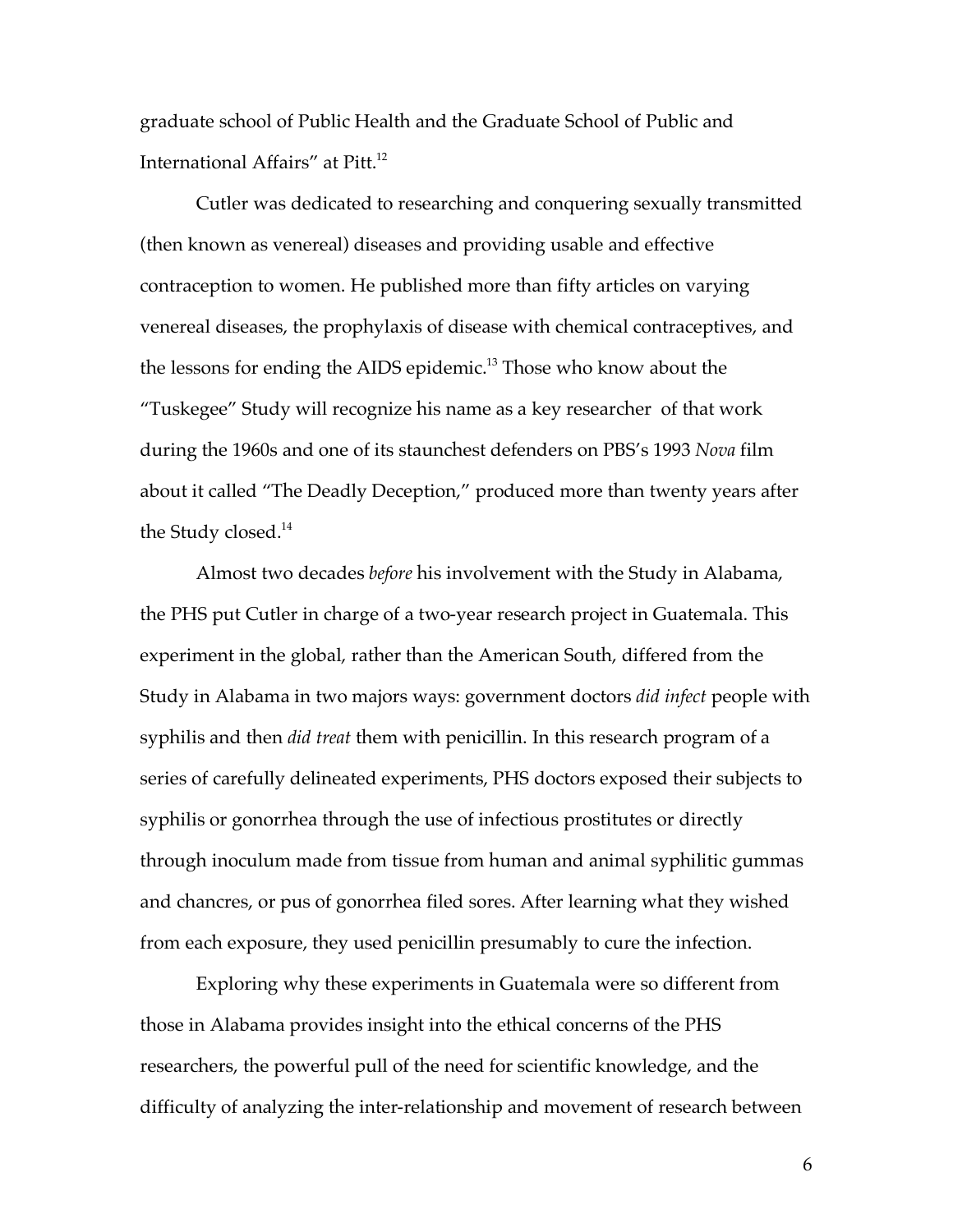what has been called the "imperial periphery" and "metropolitan transformations."15

## Penicillin Cure or Chemical Prophylaxis?

By the end of World War II, penicillin became more widely available and had begun to demonstrate its effectiveness as a cure with early and secondary syphilis and numerous other diseases.<sup>16</sup> Much of the drug's doses and limitations still remained to be tested. Looking out at the future, 1940s syphilologists began to realize, however, as Johns Hopkins's Joseph Earle Moore would lament a decade later, "the biologically minded clinician regrets… that syphilis seems to be vanishing with most of its fascinating and more fundamental riddles still unsolved."17

 One of these remaining questions had to do with if, in addition to condoms, there was a need for a better chemical prophylaxis against the disease that a man could apply directly to his penis right after possible exposure, or whether just relying upon penicillin as cure from a health professional after the syphilis was diagnosed would be sufficient.<sup>18</sup> Syphilologists were well aware of the problems with many of the serologies done to determine syphilis, the inability to translate animal research studies (primarily done with rabbits and sometimes with chimpanzees) to humans, the complicated chronicity of the disease, and the wiliness of the syphilitic spirochete that had fascinated them for decades.

In 1944 the PHS had done experiments on prophylaxis in gonorrhea at the Terre Haute Federal Penitentiary in the United States. In this prison, the "volunteers" were deliberately injected with gonorrhea, but the PHS had found it difficult to get the men to exhibit infection and the study was abandoned.<sup>19</sup> To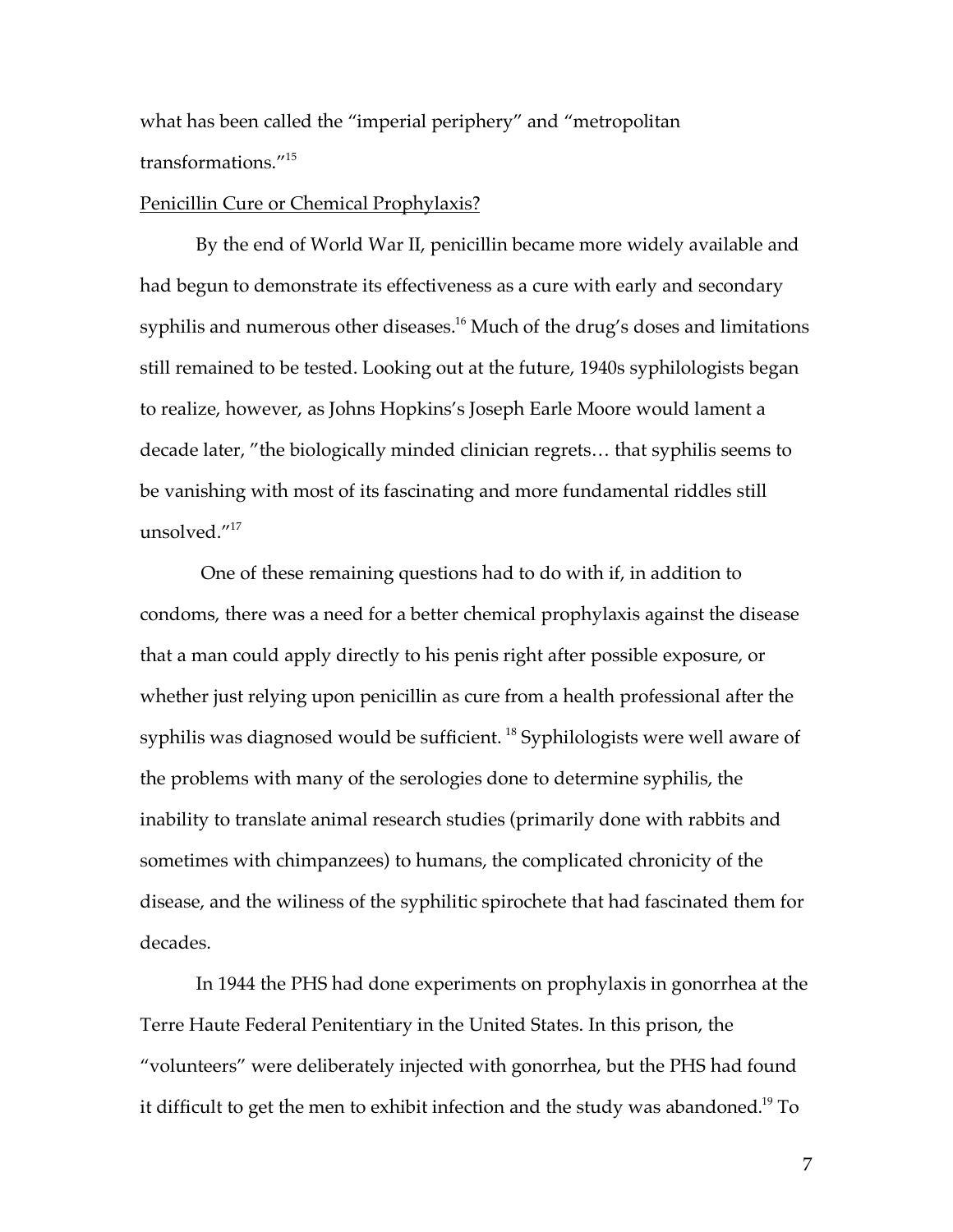continue that work, and to extend it to syphilis, the PHS looked south beyond American borders.

The PHS had a long history of international work going back to its  $19<sup>th</sup>$ century participation in foreign quarantines and sanitary conferences with a focus on infectious diseases, and then its 1945 establishment of an Office of International Relations to formalize these efforts. 20 To coordinate disease control in the Americas, the PHS had led the organizing in 1901 of the Pan American Sanitary Bureau (the precursor to the Pan American Health Organization) and the American Surgeon Generals, official heads of the PHS, served as directors of the Bureau between 1902 until 1936.<sup>21</sup> Indeed, one historian has argued the Pan American Sanitary Bureau "functioned until the late 1930s…as a virtual branch of the [PHS]."22 In turn many Central American and Latin American countries sought assistance from the PHS and the Rockefeller Foundation as their funds and surveys assisted in the creation of federal control over health in regional and indigenous areas through the development of a public health infrastructure.

The United Fruit Company owned and controlled much of Guatemala, the quintessential "banana republic," in the first half of the 20<sup>th</sup> century. When the PHS looked to Guatemala for its research in the immediate post-World War II years, it came into the country during the period known for its relative freedoms; between 1944 and the U.S. led CIA coup of the elected government in 1954, there were efforts made at labor protection laws, land reform, and democratic elections. The PHS was part of the effort to use Guatemala for scientific research as they presumed to transfer laboratory materials, skills, and knowledge to a Guatemalan public health elite.<sup>23</sup>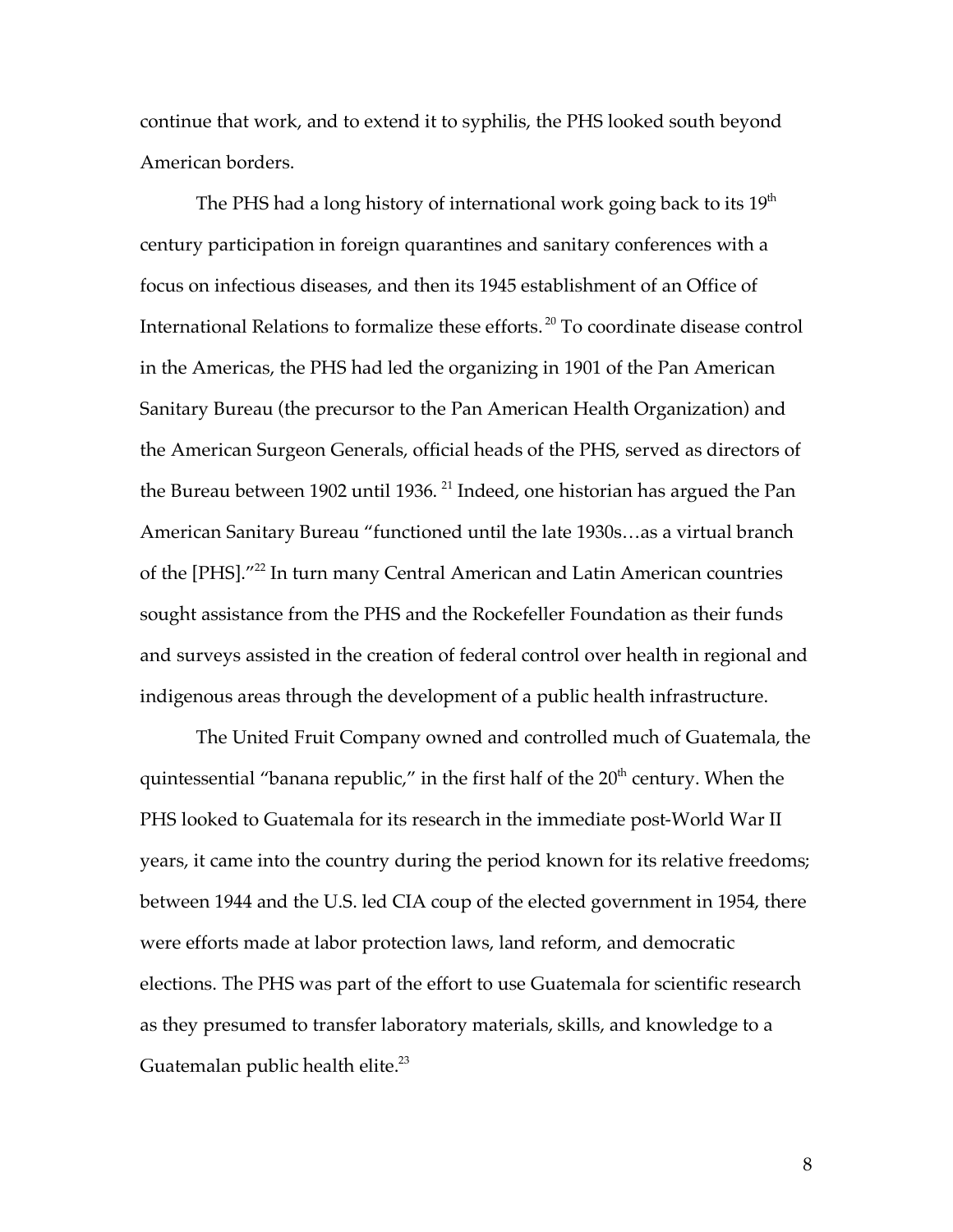Guatemala appeared to be a possibility asrfrr an excellent site for study for several reasons. The PHS training of Juan Funes, Guatemala's leading venereal disease public health official, made the forging of close cooperation easier and the building of a public health infrastructure important. Unlike Alabama, where the PHS expected to find a large number of subjects with the late latent stage of the disease already, Guatemala offered subjects who did not yet have syphilis. For in his somewhat haphazard surveys in the 1930s, the Harvard Medical School Tropical Medicine professor George Cheever Shattuck found little syphilis in the Guatemalan highlands and reported little in the army as well. Shattuck shared the belief of Guatemalan health officials that "syphilis is more frequent in Latins [especially in Guatemala City] than in Indians and that, when manifested in an Indian, it appears in mild form."<sup>24</sup> Racialized assumptions about the disease, central to the project in Alabama, also followed it to Guatemala.

With a grant from the National Institute of Health to the Pan American Sanitary Bureau under the direction of the PHS's Venereal Disease Research Laboratory (VDRL), the PHS cooperated with officials at the Guatemala's Ministry of Health, the National Army of the Revolution, the National Mental Health Hospital and Ministry of Justice on what was benignly called "a series of experimental studies on syphilis in man." The focus of the experiments was to understand whether various chemicals, other than the ones then available, could be used as a prophylaxis against syphilis after sexual exposure to the disease, to try and see what caused false positive serologic tests for the disease, and to demonstrate more fully when and how differing dosages of penicillin actually cured infection.25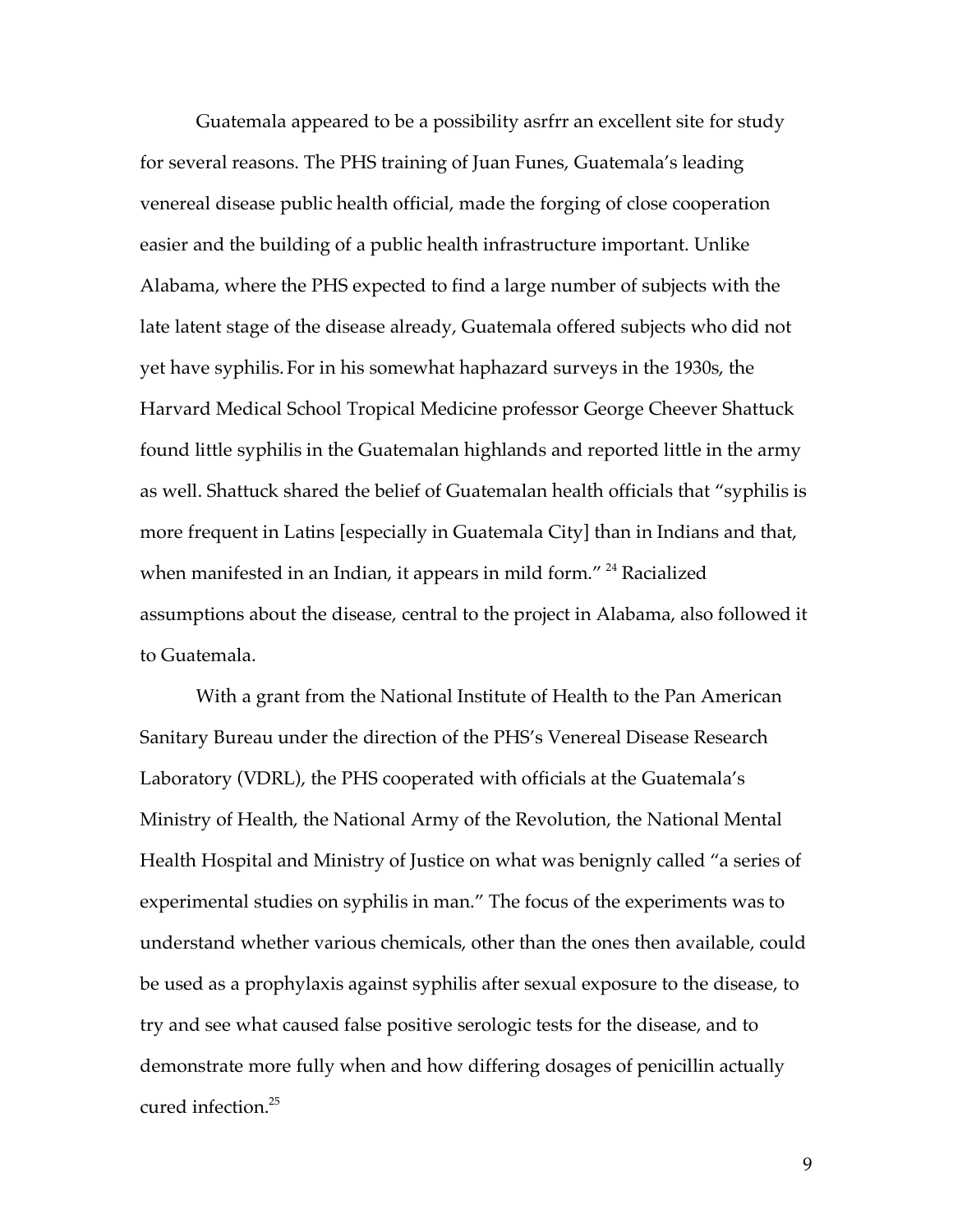The PHS and the Pan American Sanitary Bureau assigned Cutler, who had been working at the VDRL and on the Terre Haute prison gonorrhea project, to lead this research in Guatemala with the assistance of the PHS-trained Funes. Cutler and Funes had two goals. One was to use what was called "syphilization" to test the human response to "fresh infective material to enhance body response to disease...[to understand] superinfection and reinfection."<sup>26</sup> The second goal was to find ways to prevent the disease immediately after exposure.<sup>27</sup> During World War II, the United States had provided its troops calomel-sulpha-thiazole ointment in "pro kits." (prophylaxis kits). But these were painful to use, so the PHS wondered if less noxious chemicals or penicillin could be used instead.<sup>28</sup> "Normal Exposure" and Normal Science

Animal experimentation, especially with rabbits, was long a mainstay in 20<sup>th</sup> century syphilis research, but it could not answer these pressing research questions. The PHS researchers wanted to do an experiment where they knew there would be a good deal of what they politely called "normal exposure" to the disease in humans. As subjects, they chose the usual quartet of the available and contained: prisoners in a national penitentiary, inmates in Guatemala's only mental hospital, children in the national orphanage, and soldiers in a barracks in the capital.

Guatemala had legalized prostitution and "allowed prostitutes to pay regular visits to men in penal institutions," they explained in their reports.  $^{29}$ With the cooperation of officials at the Ministry of Justice and the warden of Guatemala City's Central Penitentiary, which housed nearly 1500 inmates, prostitutes who tested positive for either syphilis or gonorrhea were allowed to offer their services to prison inmates, paid for by U.S. taxpayers through the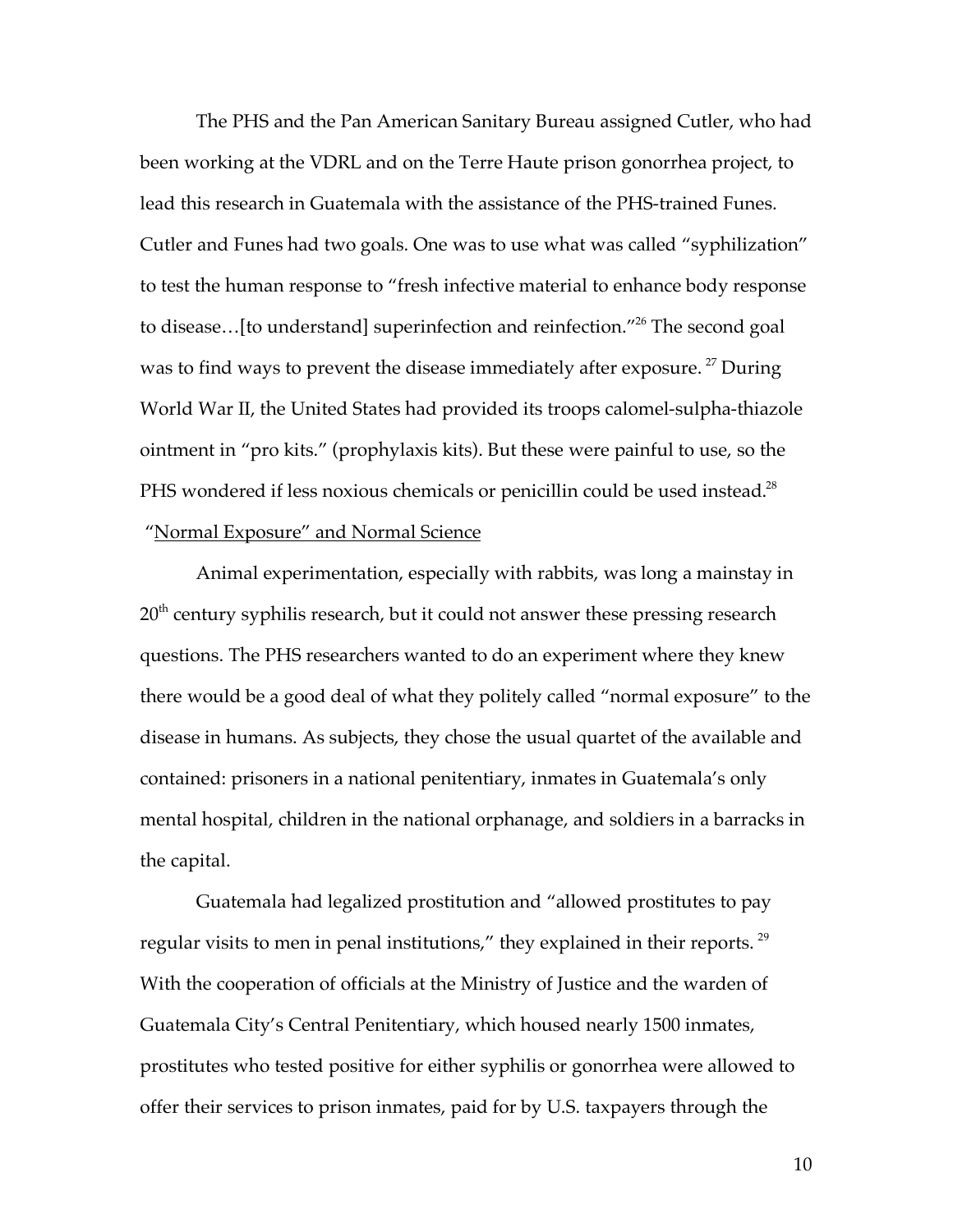funds of the PHS. In yet another set of experiments, uninfected prostitutes had inoculum of the diseases placed on their cervixes before the sexual visits began. Serological tests were done on the inmates before the prostitutes were invited to the prison and then afterwards to see if infection had occurred. The men were divided into groups and various chemical and biological prophylaxis techniques were tested after presumed infection. If positive, the men were then provided with enough penicillin to produce a cure.

Rabbits, of course, were much easier to manage and manipulate than human beings, as the doctors soon discovered. Not enough of the sexually wellserviced men (the researchers actually timed how long they spent with the prostitutes and thought they acted "like rabbits"), even when plied with alcohol, seemed to getting syphilis.<sup>30</sup> The prostitutes were not easily controlled either, and one researcher lamented, "unfortunately our female donor is leaving her profession for marriage and is no longer available."31 The next problem the researchers ran into regarded the blood tests: too many positives even before more "normal exposure" occurred. Since they needed men who either had never had the disease or had already been cured of the disease for their studies, they discovered their pool was too small for statistical significance to be possible. Their first answer then became, not abandoning the research, but rather questioning the tests.

The serology (blood tests) for syphilis had always been a problem, as the balance between sensitivity and specificity created many false positives and false negatives. And as the researchers wrote, "the impression is widespread that in certain tropical and subtropical areas there is a high degree of seropositivity which may not be truly indicative of the prevalence of syphilis."<sup>32</sup> There had long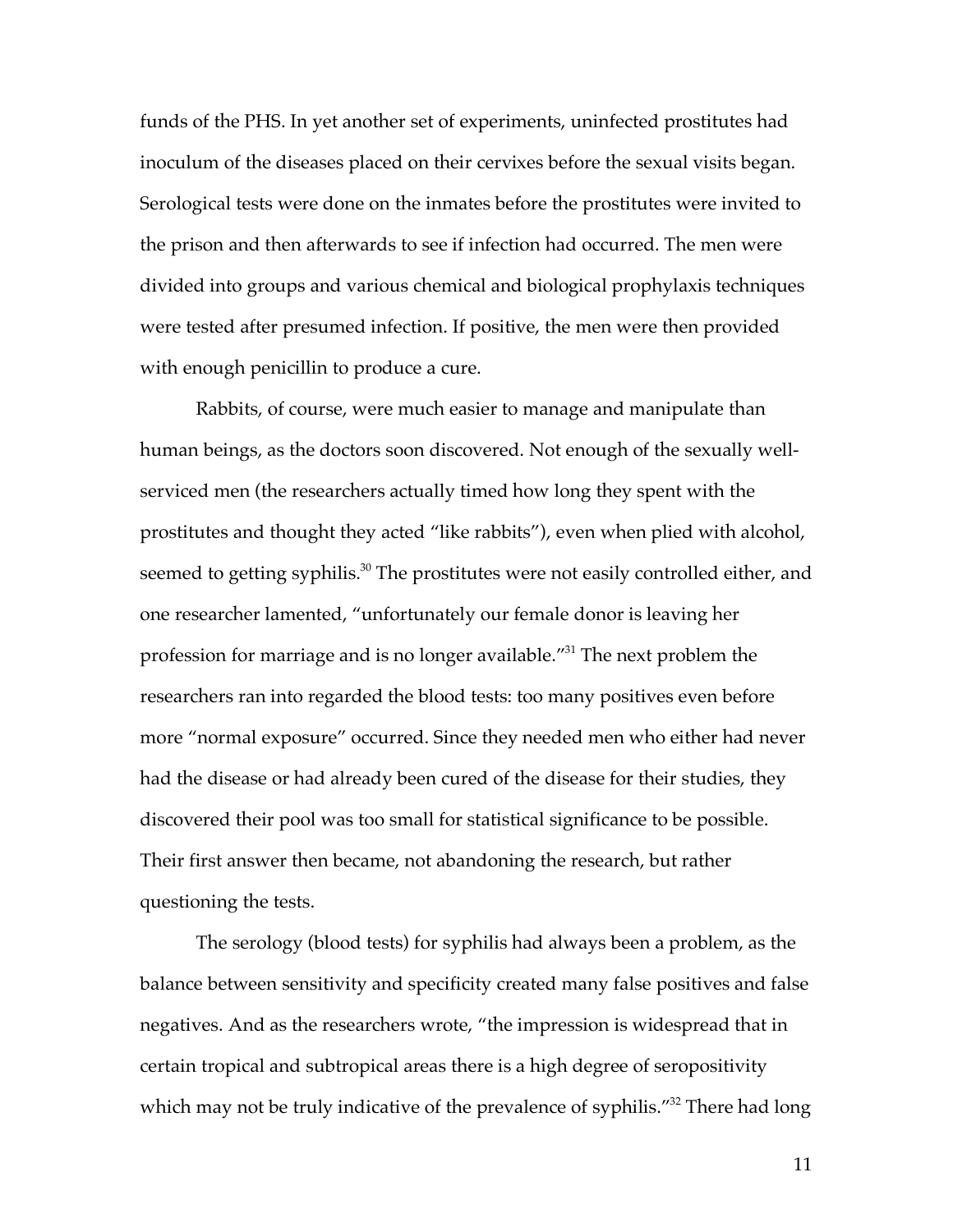been an understanding that the presence of yaws (another treponemal disease) and malaria could affect positive blood tests for syphilis. In Guatemala, while they were getting positive reactions on the tests, they could find no clinical signs or spinal fluid evidence of the disease in the men's bodies.<sup>33</sup> To deal with this the researchers had to do repeat and differing blood tests (drawing 10 cc of blood every week or biweekly) to see if there had spontaneous cure of the disease, or the complex pattern on the blood tests (sometimes negative even when the patient still had the disease) often seen in longstanding syphilis cases.

Even though the inmates were in a prison and there was no mention of any kind of informed consent, the researchers met resistance. As they reported, "the inmates were for the most part uneducated and superstitious. Most of them believed they were being weakened" by the frequent blood withdrawals. Even though penicillin and iron pills were promised, "in their minds there was no connection between the loss of a 'large tube of blood' and possible benefits of a small pill."<sup>34</sup> This resistance and the difficulty of managing the prisoners suggested perhaps the studies on the serologies could be better done elsewhere.

With the cooperation of the Guatemalan government, the researchers turned to 438 children between the ages of 6 and 16 in the National Orphanage to study the blood tests, not to give the children syphilis.<sup>35</sup> Three children who appeared to have signs of congenital syphilis after repeat testing and examination were given penicillin. Yet another 89 gave positive results on their tests but showed no signs of the disease clinically. Finding the problem was not with the antigens used in the tests, the research physicians argued for the use of specific kinds of blood tests with this kind of population to rule out confounding factors they could not identify.36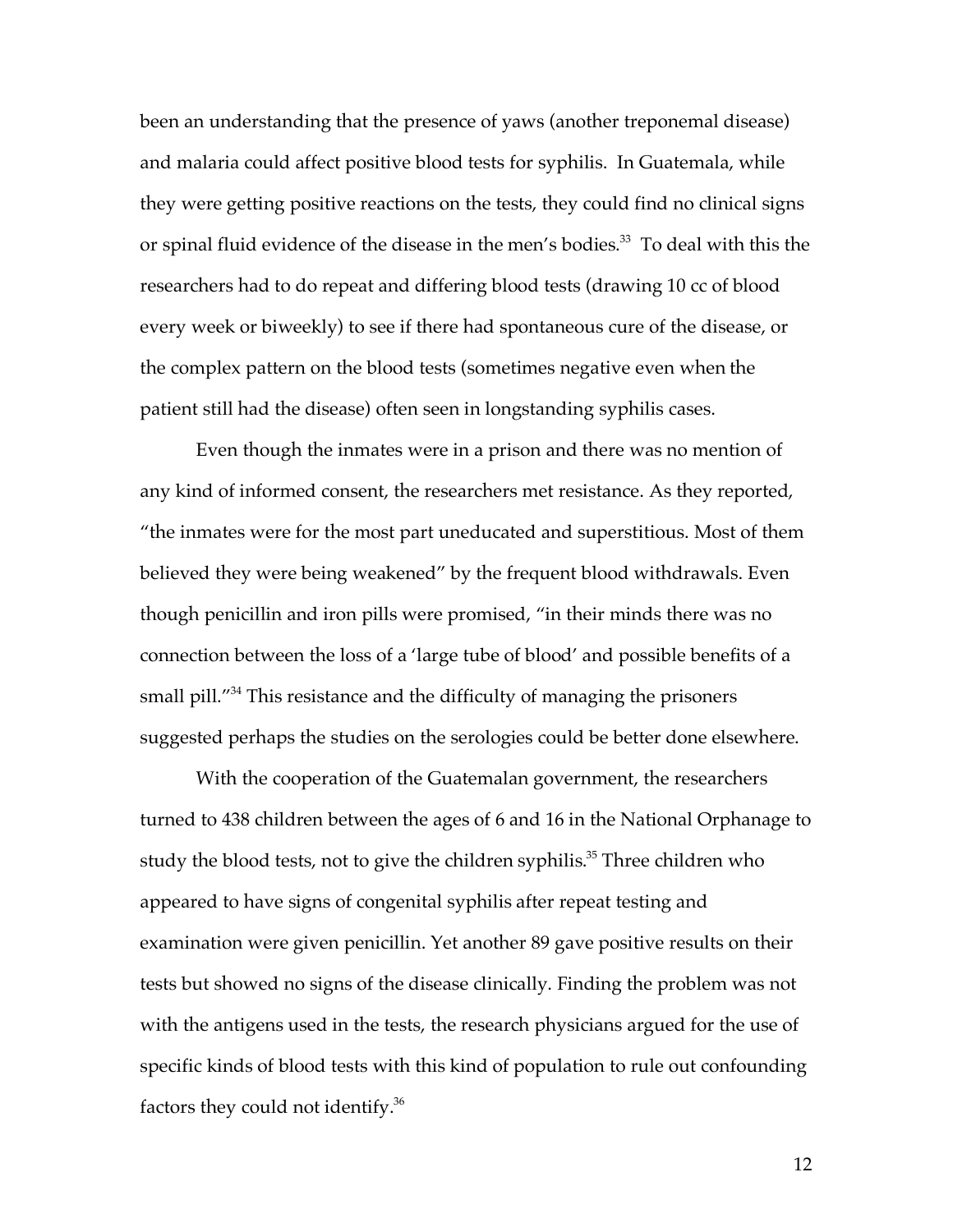They still, however, had not answered the question of whether penicillin could be used for prophylaxis, not just cure after a definitive positive blood test, in comparison to other chemicals applied directly to the genitalia. Faced with this and continued concerns with the serologies and reinfection after treatment, they turned to experiments with the inmates in the country's only asylum. Here it was not possible to introduce prostitutes, follow the inmates around to watch and time their sexual encounters, or gain acceptance by the female patients for physical examinations. So the researchers planned an inoculation, rather than "sexual exposure," study, though most of the asylum officials at first thought the inoculation was just another kind of drug. $37$ 

As in Tuskegee and throughout the global South in these years, the cooperation was sought with the institution, not the subject-inmates or their families. And the best way to gain that cooperation was by offering supplies. In a severely under-funded and overcrowded institution, the PHS supplied "much needed anti-convulsant drugs, particularly Dilantin, for the large part of the population which were epileptic." They also "bought a refrigerator for biologicals, a motion picture projector that supplied the sole recreation for the inmates, metal cups, plates and forks to supplement the completely inadequate supply available."<sup>38</sup> Individual subjects were offered cigarettes: an entire packet for inoculation, blood draws or spinal taps and a single cigarette for "clinical observation."39

# Creating and Introducing the Inoculum

Making the syphilis inoculum was not easy. One method was to grind up gummas (syphilitic growth) in the testes of rabbits infected with the Nichols and Frew strains of the bacteria. This proved extremely difficult as rabbits had to be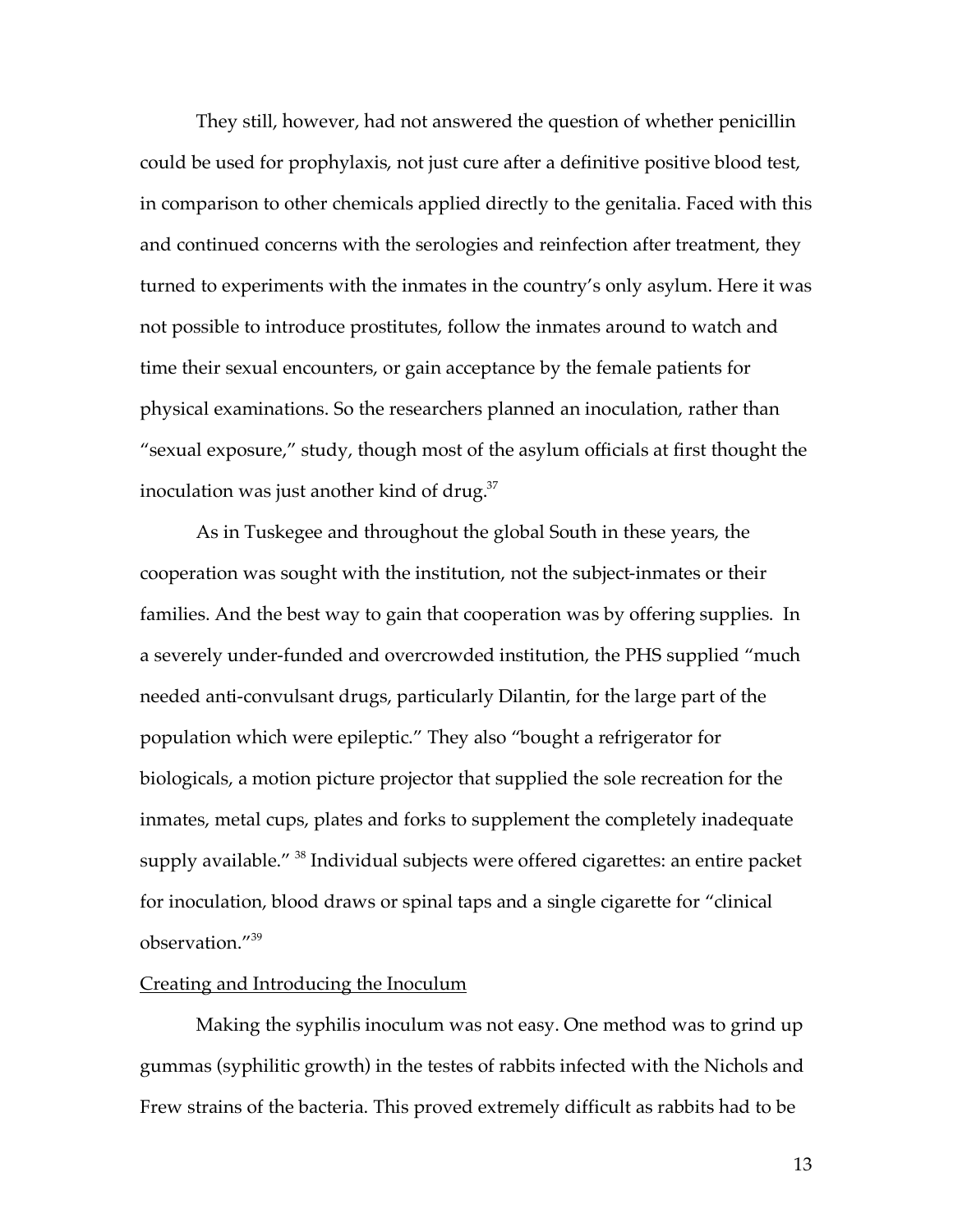flown in from the VDRL in Staten Island to Cutler in Guatemala City; many neither survived the trip nor developed enough of an infection. In addition, the researchers tried to make inoculum from scrapings of the chancres on the bodies of already infected asylum inmates, or men from the army that had a "street strain," picked up by local prostitutes not involved in the study itself. $40$  Once the sample was obtained (by either killing the rabbits to scraping the men's penile chancres), the live inoculum had to be made quickly since the spirochetes could not last more than 45 to 90 minutes outside a body. This left very little time to remove the materials, centrifuge it with fresh homemade beef heart broth, and prepare to deliver it to the subjects. Some inoculum was created with heat-killed bacteria and others with the living spirochetes.

Then the inoculum had to be introduced in the bodies of the subjects. On the women inmates, because of what was called "local prejudices against male viewing of the body, even by physicians," the inoculum was inserted after needles were used to abrade the women's forearms, face or mouth. With the men, the inoculation was often much more direct after what soldiers for generations had called the "short arm" inspection. They chose men with "at least moderately long foreskins [to keep the mucus membranes moist]" and who could "sit or stand calmly in one spot for several hours." In the experiments, a doctor held the subject's penis, pulled back the foreskin, abraded the penis slightly just short of drawing blood by scraping the skin with a hypodermic needle, introduced a cotton pledget (or small dressing) and dripped drops of the syphilitic emulsion onto the pad and through it to the roughed skin on the man's penis for at least an hour, sometimes two.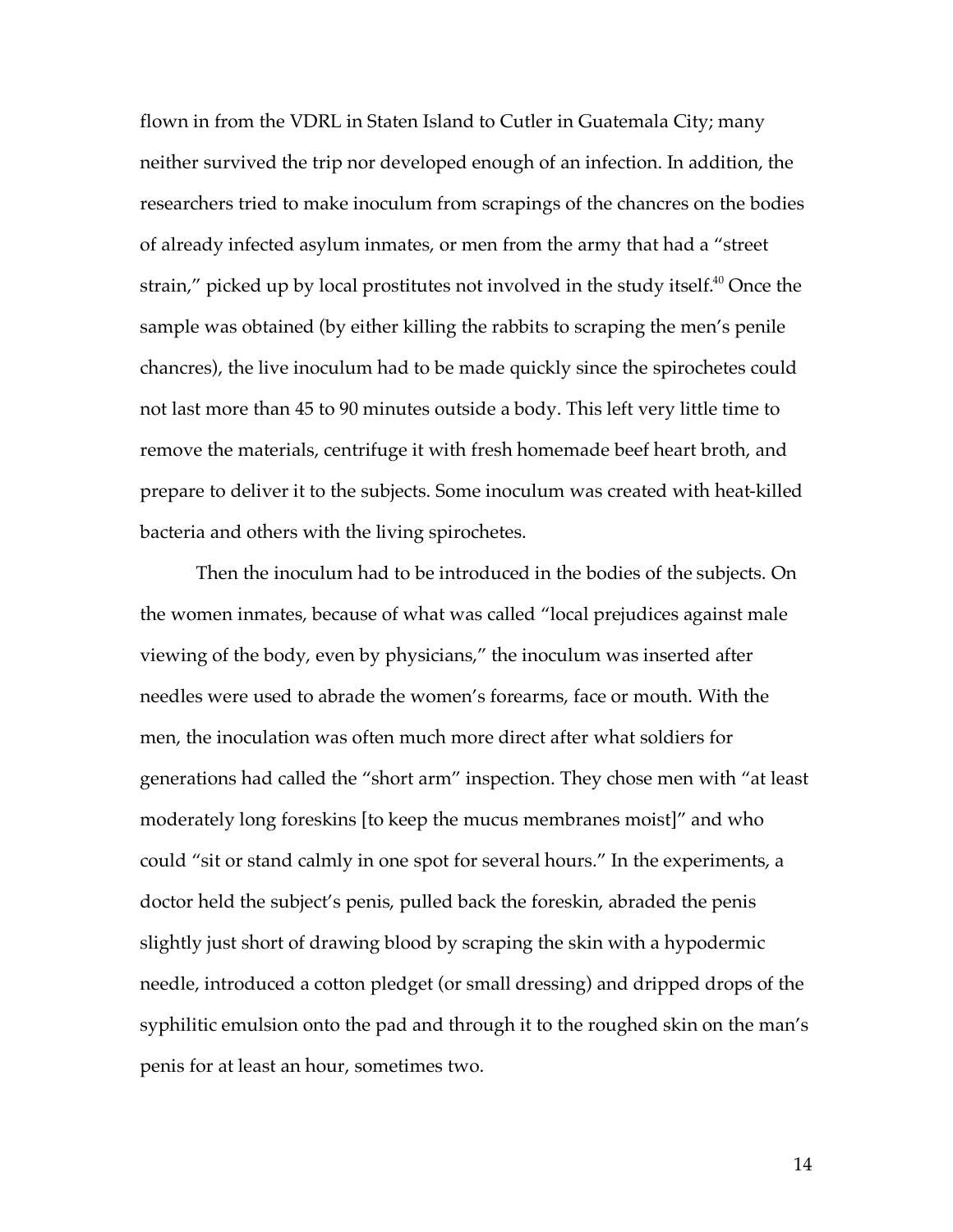This was compared to other forms of introducing the syphilis to the body, including scraping the forearm before providing the inoculum, or ingestion of syphilitic tissue mixed with distilled water, the removal of spinal fluid that was then infused with the syphilitic mixture and reintroduced into the body, and venipunctures of the mixtures into the medial cubital vein of the forearm.<sup>41</sup> In other studies of prophylaxis at an army barracks, the men were allowed to have sex with uninfected prostitutes, then had the syphilitic inoculum put into the meatus of their penis, told to urinate an hour later and apply differing kinds of chemical prophylaxis.42 In still other studies, the inoculum was placed on the cervix of prostitutes before they were allowed to have sex with the prisoners.

Cutler's scientific fervor was impressive, for his sense of the dangers of syphilis was acute. The experiments varied the ways the inoculations were done, whether the syphilitic mixture came from a single chancre, a combination of "donors," or from the rabbits or the bodies of infected prostitutes and inmates and soldiers. The researchers gave out differing kinds of chemical prophylaxis to some of their subjects, or set up other men as controls who had no prophylaxis. They made sure no one had the disease, or had taken anything for it, before they began the experimentation. Anyone infected was given penicillin and presumed to be cured, although there appears to have been no real follow up to determine this. The studies involved hundreds of men and women, many of whom had their photographs taken and left in the files.

## **Deception**

Deception was central here, as in Tuskegee. Cutler, writing to famed penicillin researcher and PHS physician R.C. Arnold in 1947, admitted they were not really telling very many people that the inoculum contained the syphilis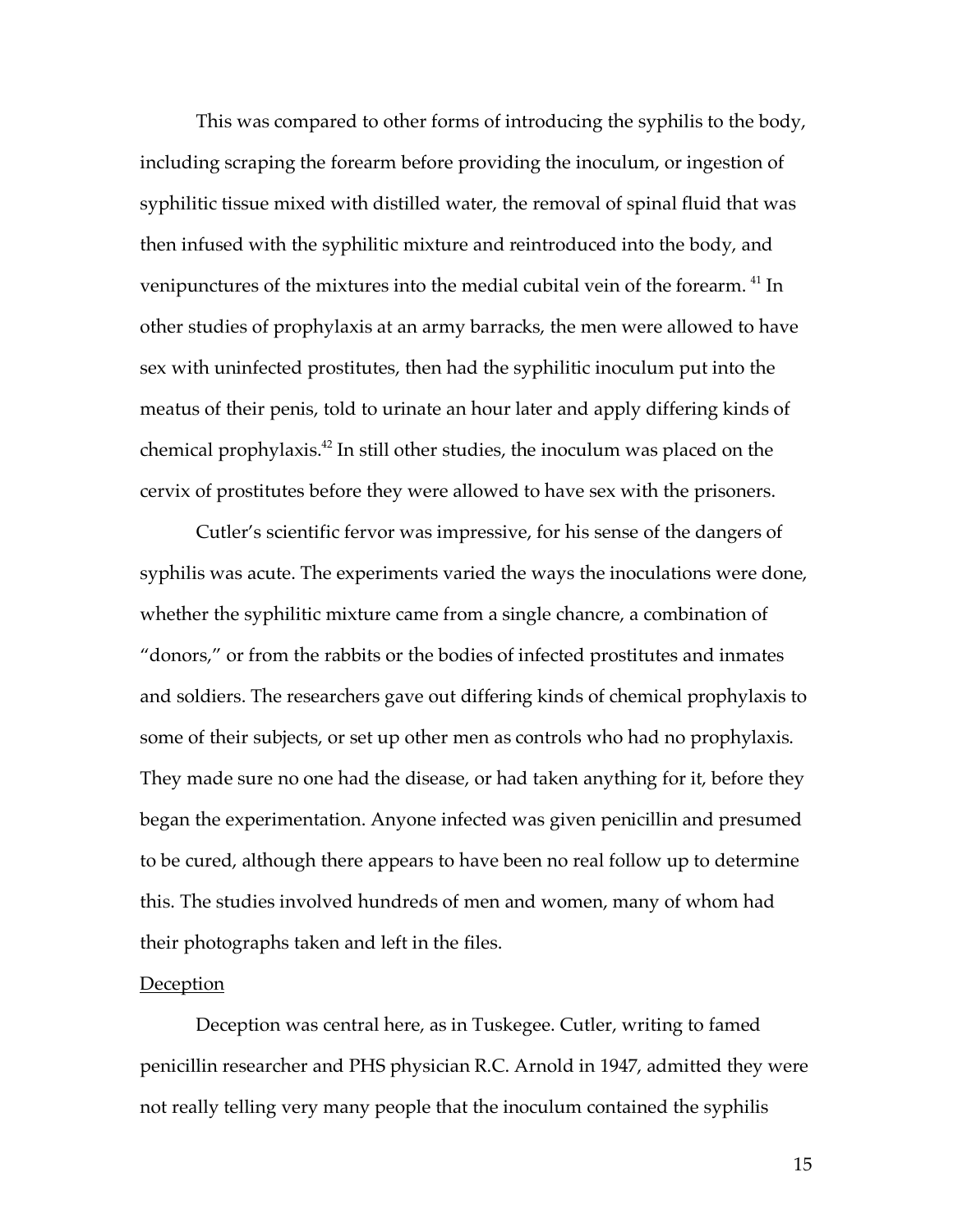bacteria. "As you can imagine," Cutler reported to his colleague, " we are holding our breaths, and we are explaining to the patients and others concerned with but a few key exceptions, that the treatment is a new one utilizing serum followed by penicillin. This double talk keeps me hopping at time."43 In a second letter he repeated his concerns that "a few words to the wrong person here, or even at home, might wreck it or parts of it...."<sup>44</sup>

Leading scientists knew that secrecy, and even law breaking was sometimes necessary to further research. Thomas Rivers, the famed virologist who led the Rockefeller Institute for Medical Research Hospital in New York, made this clear in his 1967 memoir when he recalled:

Well, all I can say is, it's against the law to do many things, but the law winks when a reputable man wants to do a scientific experiment. For example, the criminal code of the City of New York holds that is a felony to inject a person with infectious material. Well, I tested out live yellow fever vaccine right on my ward in the Rockefeller Hospital. It was no secret, and I assure you that the people in the New York City Department of Health knew it was being done....Unless the law winks occasionally, you have no progress in medicine.<sup>45</sup>

Rather than law breaking, in Guatemala the secrecy added to the difficulties of an already challenging project. Experiments on prophylaxis needed to determine how much inoculum to give, the time it was allowed to enter the body and the kinds of "antiseptic agents" and "spirocheticidal" therapy to provide.<sup>46</sup> Keeping track of the hundreds of subjects proved complicated, especially in the asylum when patient's names were forgotten, or the staff called them, for example, "The mute of St. Marcos." Eliese Cutler, a Wellesley College alumna and. Cutler's wife, helped because she "got to know the patients and helped keep things straight," while also photographing them and the inoculations for the record. Some of the inmates were given the syphilis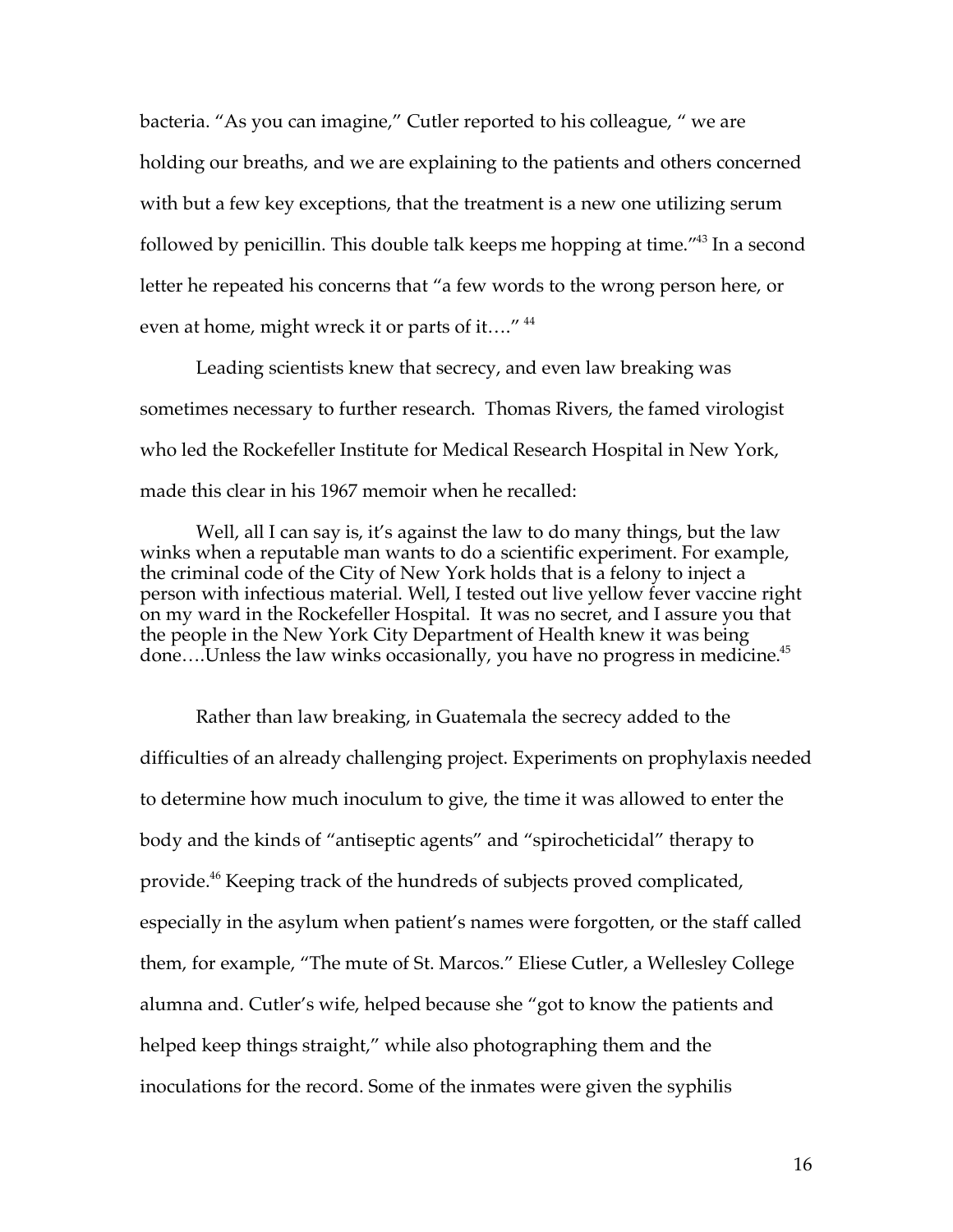emulsions numerous times and another, they lamented, "after scarification, and the first application of emulsion…fled the room and was not found until 2 hours later with the pledget still in place."47 Once it became clear that some of the inoculum took, researchers were "scrupulous" they asserted in making sure the penicillin was given to cure anyone who became infected, and the blood testing continued.<sup>48</sup>

The Guatemalan officials had their own demands. They asked Cutler to test and treat men in army barracks, to do surveys of disease in the lowlands, and to provide more penicillin for the country as part of the price for cooperation. He traded off drugs for malaria at the orphanage for the right to continue blood testing. His bosses in the PHS worried, however, that Cutler might be making too many promises of supplies and developing too ambitious a program. The PHS was already fighting a battle at home to continue its work in venereal disease in the face of the seemingly easy penicillin cure, so the project in Guatemala became difficult to justify.<sup>49</sup> After multiple letters Cutler promised to be careful and promised, "we shall use our supply sparingly so as to have it available at all times for use in demonstration programs and to build good will. $^{\prime\prime50}$ 

Cutler remained confident that he had a gold mine for the research. While he was getting pressure from home to justify the abrading and inoculations, he reminded his supervisors "normal sex leads to this kind of trauma and minute lacerations." Writing to his director supervisor (the famed PHS researcher John F. Mahoney, who had first demonstrated penicillin's power over syphilis in 1943), Cutler noted "with the opportunity offered here to study syphilis from the standpoint of pure science just as Chesney studies it in the rabbit it should be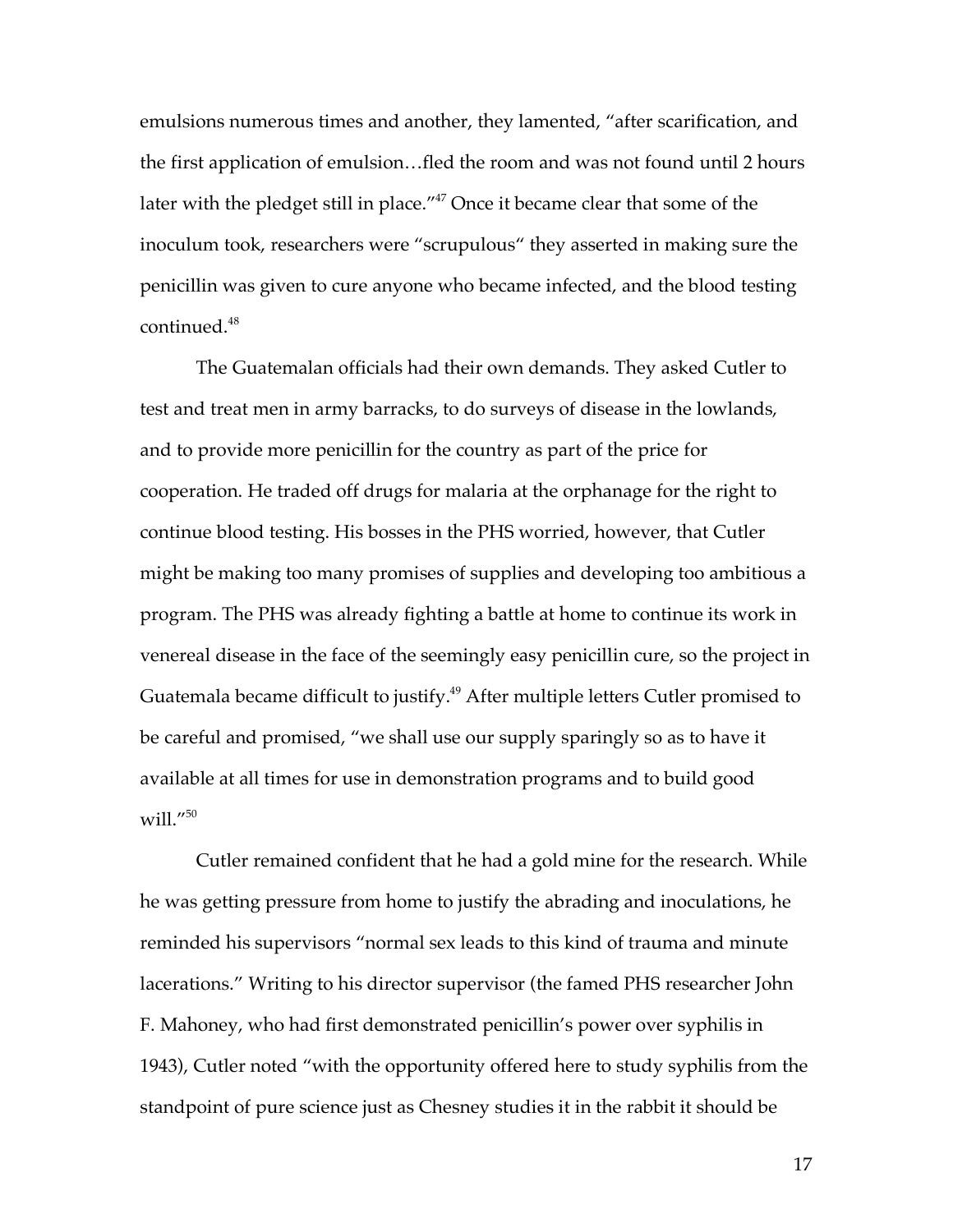possible to justify the projects in the event of the impossibility of resolution of the prophylactic program."51

Back in the United States, leading scientists were also hopeful, at first. Inoculation studies earlier in the century had caused much controversy, and after the 1910s most of it proceeded on animals, not humans.<sup>52</sup> Mahoney told Cutler in October 1946 "your show is already attracting rather wide and favorable attention up here. We are frequently asked as to the progress of the work. Doctor T. B. Turner at Johns Hopkins wants us to check on the pathogenicity in man of the rabbit spirochete; Doctor Neurath of Duke would like to have us follow patients with his verification procedures; Doctor Parran [the Surgeon General] and probably Doctor Moore [the leading syphilologist at Hopkins] might drop in for a visit after the first of the year." 53 Harry Eagle of the National Cancer Institute, who had created one of the serology tests for syphilis and did major work on penicillin, wanted in on the studies as well, since his theory that penicillin could be used as a prophylaxis had only been tested in animals, not humans. He was so angry he was not allowed in on the data that he went to the Surgeon General over it.<sup>54</sup>

The studies in Guatemala proved problematic, however, both for scientific and political reasons. Mahoney admitted that Cutler's data were not showing enough infection could be transferred and that "the circumstance confirms the conclusion drawn from the Terre Haute study that a very important factor other than the presence of the organism must be operative in the transmission of the disease."55 By the fall of 1947, interest in prophylaxis was waning at home, and Mahoney told Cutler that there would be very little money if the study were just for serologies and penicillin therapy. Yet assumed racial and climatic differences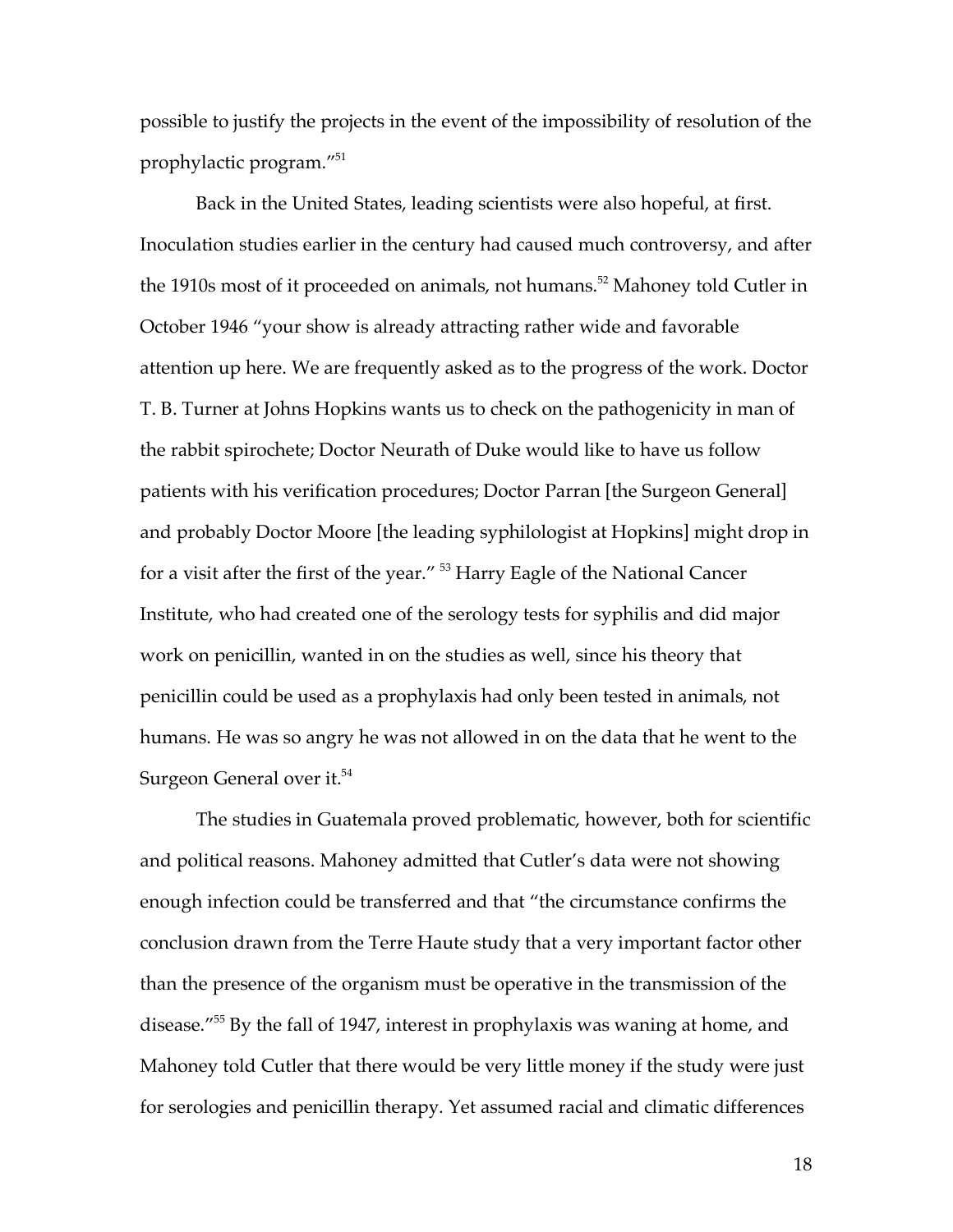would require a broader sweep. "A comprehensive study of the reliability of serology as a diagnostic instrument among aboriginal peoples in tropical America would require a different approach being used at present.," Mahoney argued. "We would be obliged to canvas the South and Central American nations, the Mexican Indians, the Indian tribes in the United States, and finally, the southern negro."56

### Should They Do This?

There was also what bioethicists would later call the "yuck factor" of all the work.<sup>57</sup> PHS physician R.C. Arnold, who supervised Cutler from afar, was more troubled than was Cutler about the ethics of the project. Eight months after the "Doctors' Trials" at Nuremberg had ended, he confided to Cutler, "I am a bit, in fact more than a bit, leery of the experiment with the insane people. They can not give consent, do not know what is going on, and if some goody organization got wind of the work, they would raise a lot of smoke. I think the soldiers would be best or the prisoners for they can give consent. Maybe I'm too conservative….Also, how many knew what was going on. I realize that a pt [patient] or a dozen could be infected, develop the disease and be cured before anything could be suspected…In the report, I see no reason to say where they work was done and the type of volunteer."<sup>58</sup>

Everyone involved with these studies seemed to know they were treading on complicated ethical grounds. There had been debates within the National Research Council in the early 1940s over the ethics of the Terre Haute prison study on gonorrhea. The PHS knew that such studies had to be methodologically sound and scientifically fruitful, historian Harry Marks has argued, to justify the risks to prisoners.59 Yet the PHS knew there were very few other ways to get at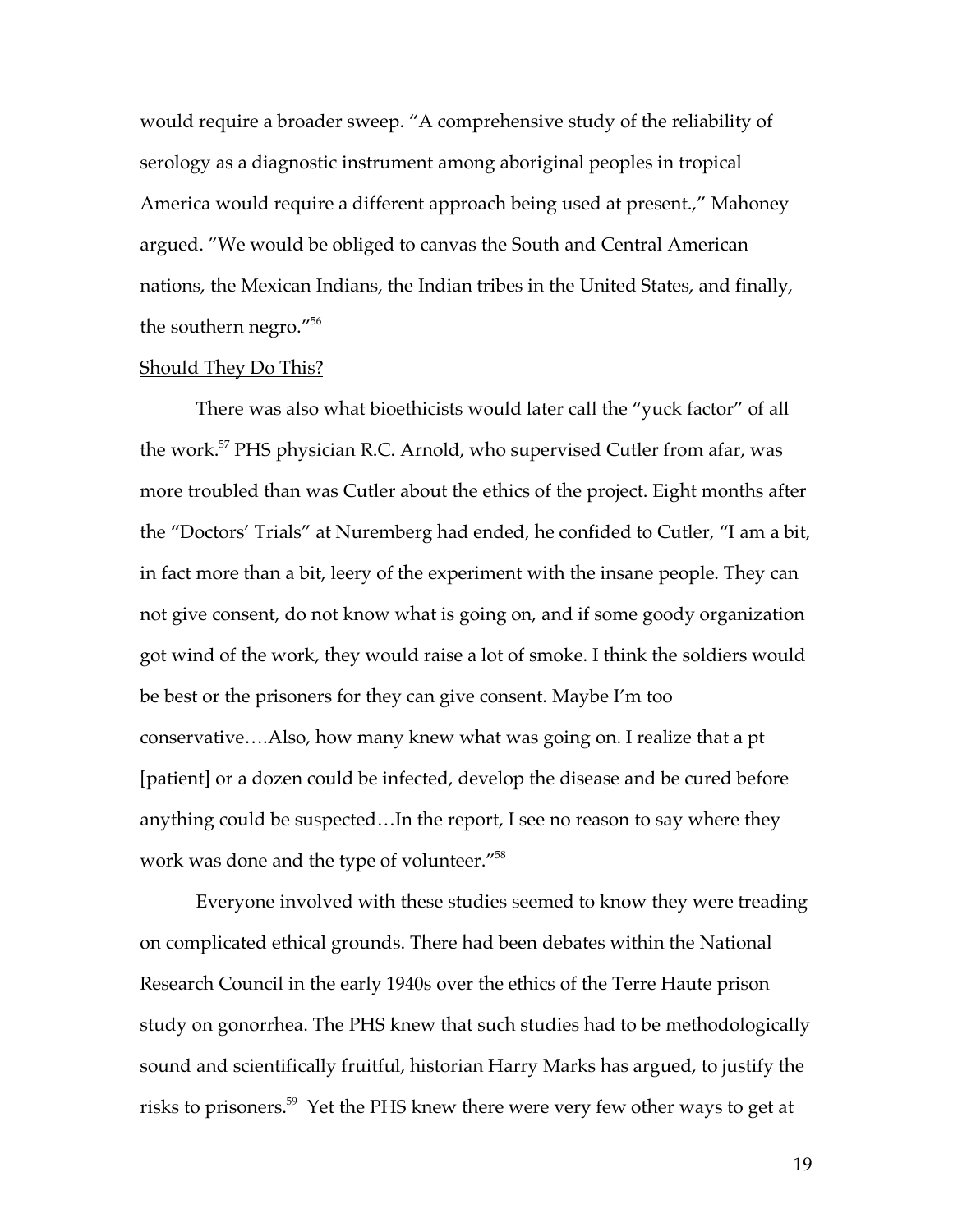this information and to find a way to stop syphilis' spread through prophylaxis before the disease was established, not just cure afterward. While the gonorrhea studies had failed in Terre Haute, they still hoped the new trials on gonorrhea and syphilis in Guatemala would prove so successful that the risks would have been worth it. Malaria specialist G. Robert Coatney, who had done prison malaria studies, visited the project in February 1947. In reporting to Cutler after he returned to the States, he explained that he had brought Surgeon General Thomas Parran up to date and that with a "merry twinkle [that] came into his eye...[he] said 'You know, we couldn't do such an experiment in this country.'"<sup>60</sup>

Cutler, too, acknowledged that other syphilogists thought human experimentation on penicillin as a prevention for syphilis that required inoculation with the disease "could not be ethically carried out." Concerned that discussion of this ethical problem was taking place in the United States just as information on their grant in Guatemala was published in *Journal of the American Medical Association,* Cutler told Mahoney, "it is becoming just as clear to us as it appears to be to you that it would not be advisable to have too many people concerned with this work in order to keep down talk and premature writing…. We are just a little bit concerned about the possibility of having anything said about our program that would adversely affect is continuation." <sup>61</sup>

Mahoney continued to worry. There is a good deal of "gossip" in high places about what was going on in Guatemala, he warned Cutler. "I hope you will not hesitate to stop the experimental work in the event of there being an undue amount of interest in that phase of the study." Mahoney, as with Arnold, seemed less concerned with the prostitute transmission studies taking place in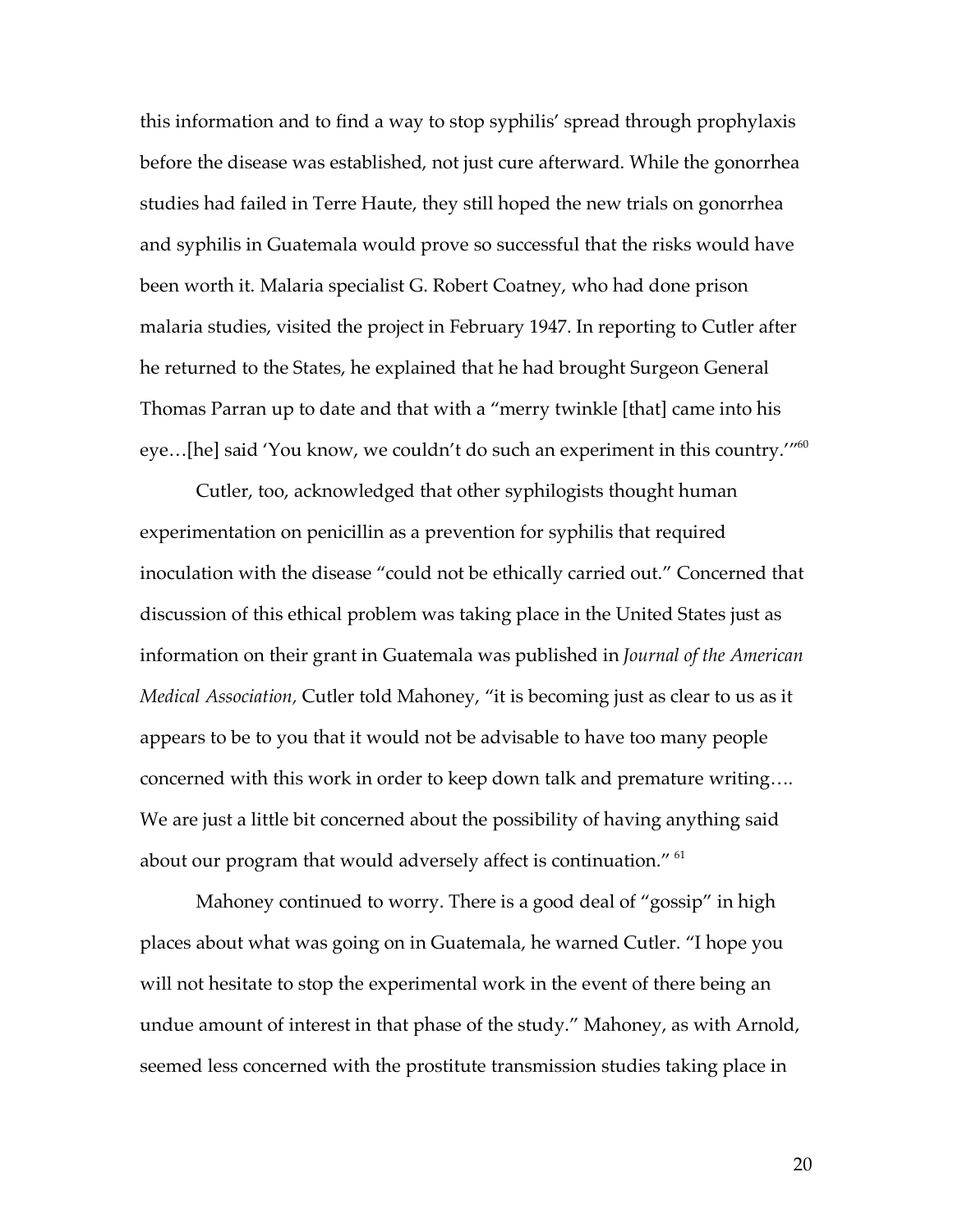the prison, but seemed more squeamish about the politics and morality of the inoculation studies taking place in the asylum. $62$ 

There was also the problem that such studies, requiring such effort to induce infection, could not be duplicated elsewhere. Mahoney told Cutler about a year and half in to the project, "in syphilis, unless we can transmit the infection readily and without recourse to scarification or direct implantation, the possibilities of studying the subject are not bright." The procedures were, he noted "drastic…[and] beyond the range of natural transmission and will not serve as a basis for the study of a locally applied prophylactic agent."<sup>63</sup> Cutler did his best to try the studies in multiple ways, to use differing strains of the bacteria, to move between animal and human donors, and to emphasize the repeatability.<sup>64</sup>

Even as Cutler continued a number of differing studies, his PHS supervisors were acutely aware this had to stop. Supplies were limited, and the growing use of penicillin diminished political support for this kind of research. By 1948 Cutler was told to finish up his work, leave the laboratory materials for the Guatemalan venereal disease control effort, and to come home to be assigned elsewhere. Eventually, Cutler and his colleagues would write up the serology findings, and a colleague would publish some details in a Spanish-language public health journal.<sup>65</sup> Cutler put the final report and the hundreds of photographs his wife had taken in his papers, the only record of his decades long research career left behind.<sup>66</sup> The extraordinary efforts he had made to produce disease and understand various kinds of prophylaxis were buried in the files. Does this Matter?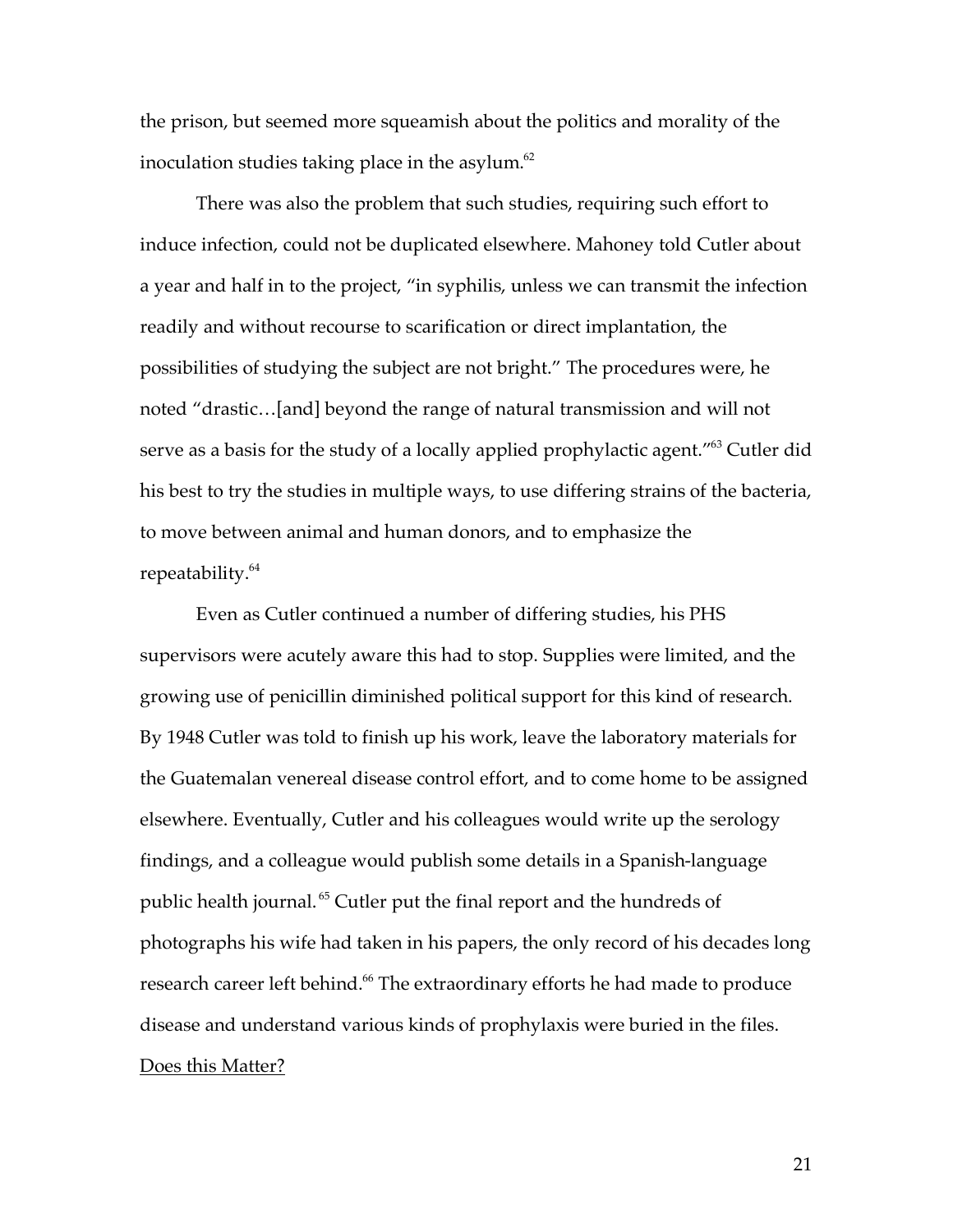Moore had been right that the penicillin cure for syphilis left many unanswered questions about the disease. Although Cutler's work helped refine serological testing, and suggested a better chemical prophylaxis, it made little impact on syphilis research. Cutler would go on to do another inoculation study five years later in 1953 with the PHS's Harold Magnuson at New York's Sing Sing Prison with sixty-two "human volunteers, " using as he had in Guatemala both heat-killed and virulent organisms made from ground up rabbit testes. These inoculations, however, were done intra-cutaneously and subcutaneously. No one was abrading the penises of these American men, even in a prison. Anyone positive was treated, too, with penicillin. These prison studies were done to answer some questions about re-infection and whether having treated syphilis and then being provided with the "booster" of new disease created immunity to further infection. The extensively quoted and published report on this Sing Sing work covered much of the history of inoculation syphilis, but it made no mention of the studies in Guatemala.<sup>67</sup>

Why then does any of this work in Guatemala matter, besides the arcane history of Cutler's links to Terre Haute, Guatemala, Sing Sing and then Tuskegee, and our prurient and horrified sense of what they did without any individual permission? Do we need to have yet another awful story of the "bad old days" of medical research before the creation of institutional review boards that are presumed to protect human subjects? Does this suggest ways those who are concerned with policy toward subjects should rethink what happened in Tuskegee?

The Guatemala study matters for two reasons. First, it demonstrates the links between periphery and metropole in public health. There was traffic in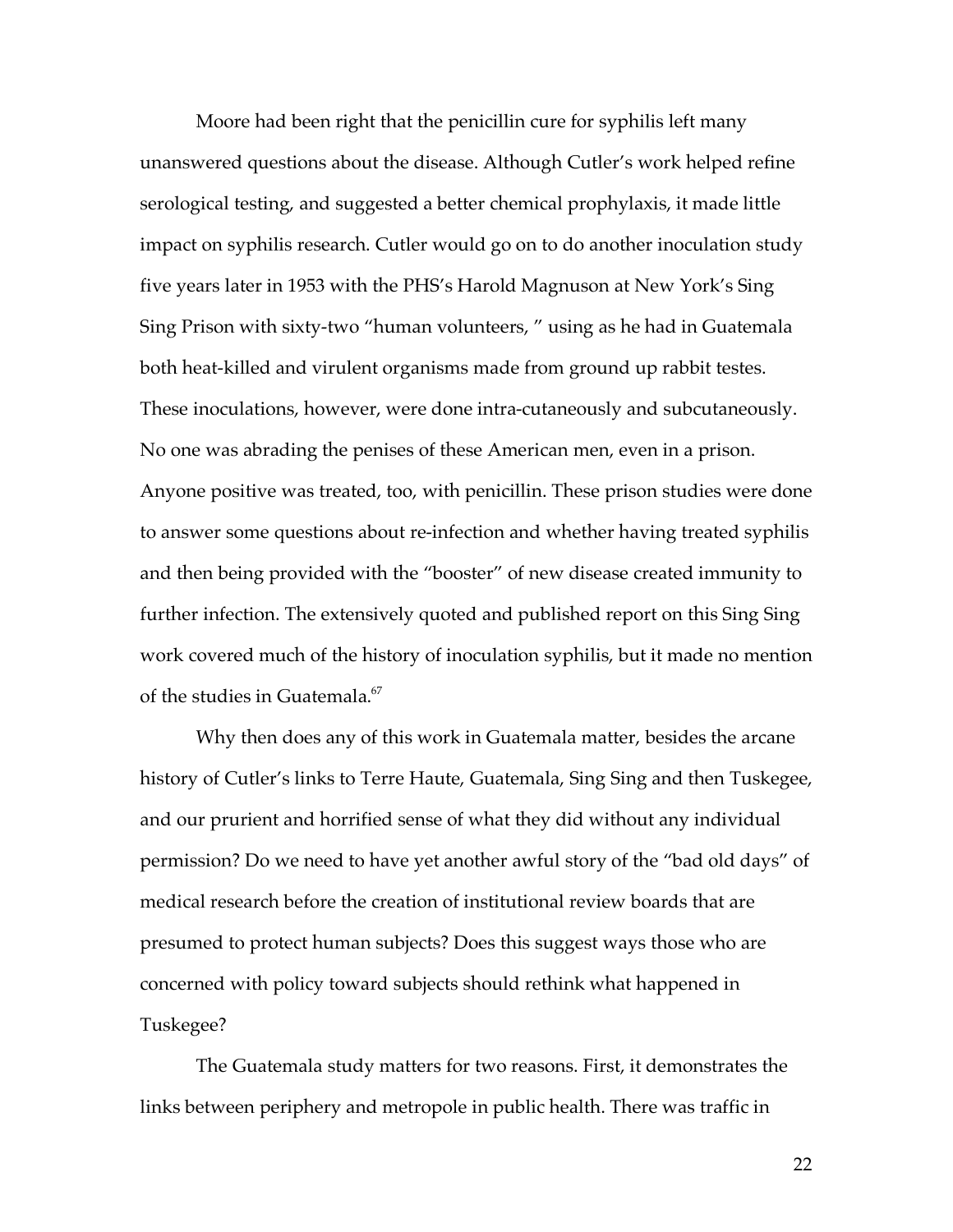ideas, in practices, in justifications, and in the bodies of researchers that moved across borders.<sup>68</sup> Ways of treating subjects in one place, deceptions allowed in another, moved around and through the creation of a culture of research. It is not just public health practices, but also public health research, that crossed over from country to country.

Only by understanding this context can we understand the decisions made by the Public Health Service. While they had their qualms about what was being done in Guatemala, they allowed that work to continue for two years. Having made that decision, they might well have regarded the project in Alabama—which did not infect anyone—as relatively benign.

The story of the work in Guatemala also confirms that fact about noninfecting in the "Tuskegee" Study, since it shows the difficulty of infecting individuals with syphilis in a scientific project. The lengths that Cutler and his colleagues had to go to give the disease to the inmates of the asylum, prison and army barracks in Guatemala, and then later in less atrocious ways at Sing Sing, provides us with a way to say this is not what happened in Tuskegee. Surely, the survivors of the Study in Alabama would remember that this happened to them if there had been such injecting and abrading? In all the records (either in the federal archives or those at Tuskegee University) of aspirins, iron tonics, and pill jars shipped to Tuskegee there is no mention of money spent for rabbits, for laboratories to create the inoculums, or efforts to do this.

At the same time, the Guatemala story may make it even easier to imagine that the government doctors did infect men in Alabama. PHS researchers of the period were technically capable of infecting people with syphilis, even if doing so was more burdensome than the researchers wished. And they were morally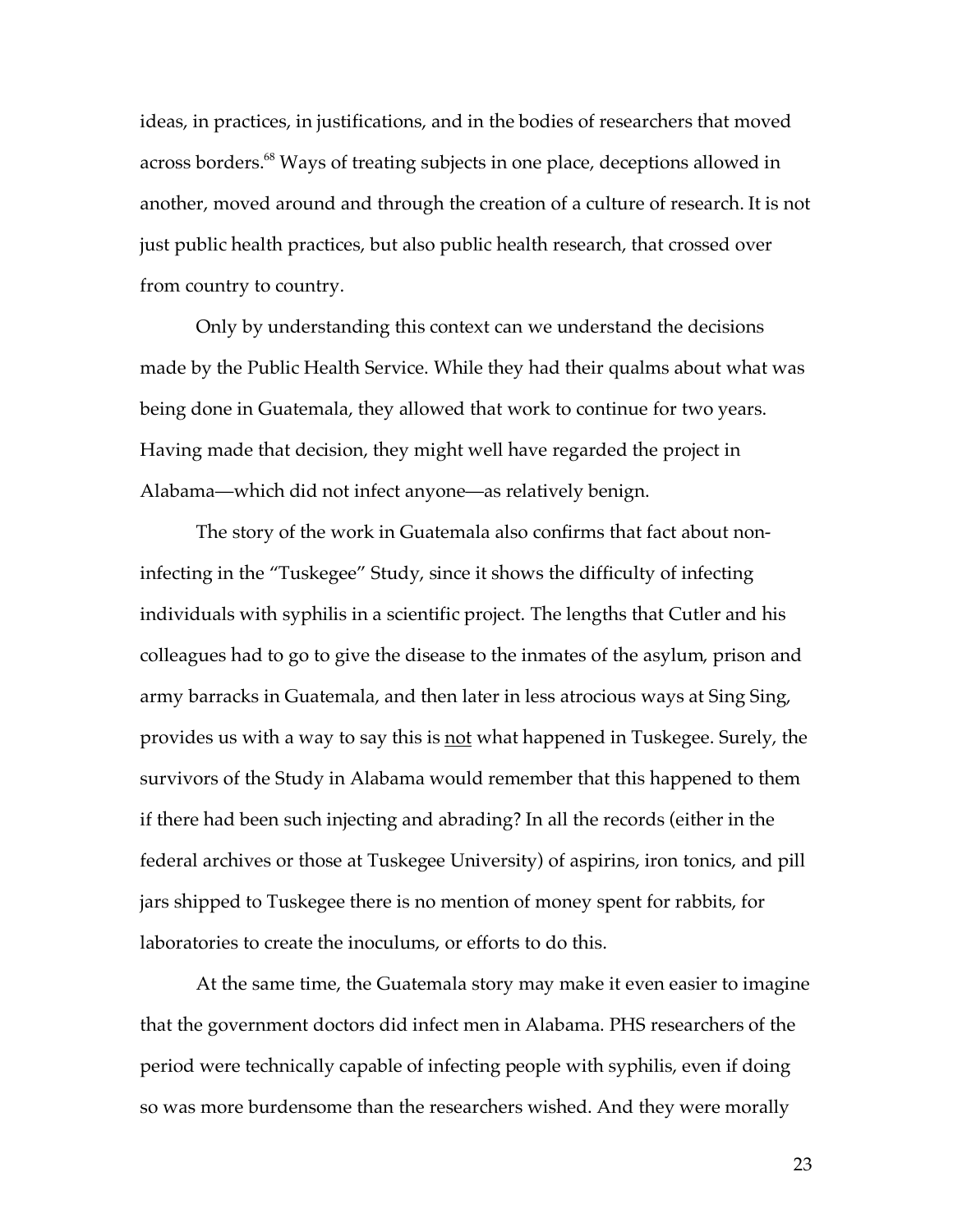capable of infecting people with syphilis, for their faith in their cause allowed them to infect people with this dreadful disease without their consent or even knowledge—at least when those people lacked power and white skin. These facts so complicate the Tuskegee story that I deliberately omitted the Guatemala studies from my book *Examining Tuskegee*, lest they make it too hard to explain that the men in Alabama were *not* infected.

Policy makers often pick and choose differing historical accountings to justify the decisions they make. Historians have the luxury to wallow in context and knowable facts, while others make meaning, law and regulations from our work. The Study in Tuskegee is often told in a simple manner and frequently mis-remembered. The inoculation studies in Guatemala put the effort in Tuskegee in context but can also increase fear of medical research. For if the hue and cry has been to "remember Tuskegee" to justify control over medical research, we can only imagine what the sounds might be if these experiments in Guatemala are also in the portrait. As much as we can be squeamish and angry over what was being done in these studies, it forces us to consider how we tell these stories and the policy we make now.<sup>69</sup>

 $\overline{a}$ 

Acknowledgments: I am grateful to Marianne Kasica at the University of Pittsburgh Archives for making the materials available. Thank you to Zachary Schrag for his edits, encouragement and questions as well as those of my colleagues when I gave this first as a paper at the 2010 annual meeting of the American Association for the History of Medicine. I also appreciate the comments of former CDC director David Sencer who did not know the details of this study that did not take place on his watch.

 $1$  There is a debate, especially at Tuskegee University, over whether the Study should be called the Tuskegee Study or the United States Public Health Service Study of Untreated Syphilis in the Male Negro at Tuskegee to mesh the researchers who did the study with the its more formal title. Since it is primarily know as the Tuskegee Study, I use the term "Tuskegee" in quotes here or just refer to it as the Study.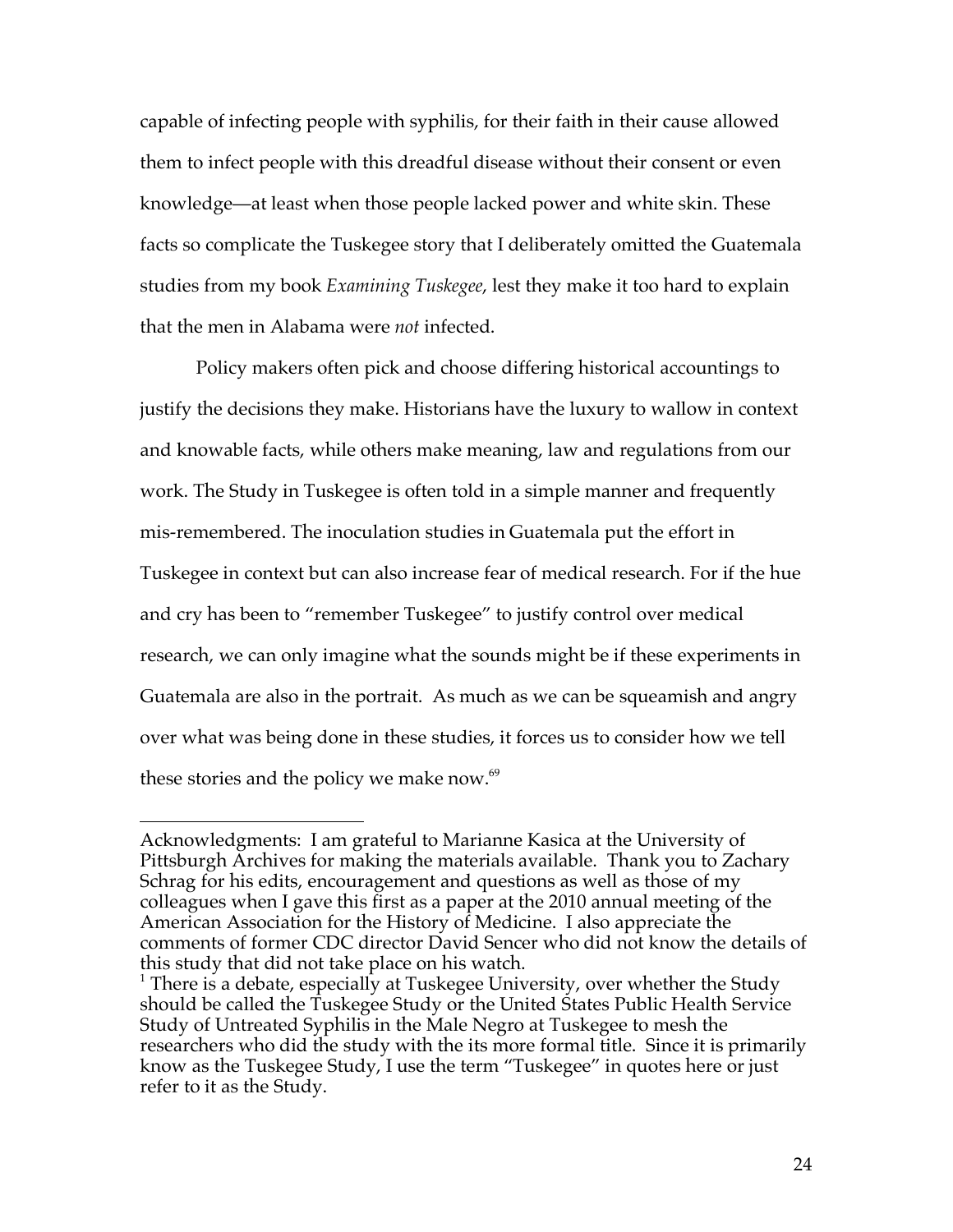$\frac{1}{2}$  Susan M. Reverby, *Examining Tuskegee: The Infamous Syphilis Study and its Legacy* (Chapel Hill: University of North Carolina Press, 2009), pp. 187-203.

<sup>3</sup> There was also a debate well into the 1950s over whether penicillin should be given to those in the late latent stage of the disease. The standard of care was to decide this on an individual basis. This was not done in the Study.

 The issue of whether any of the wives/sexual partners of the men were treated is still controversial. The now available medical records (in the Southeast Regional National Archives in Morrow, Georgia) have the wives' treatment status blacked out to protect their privacy making it impossible to evaluate claims that there had been some treatment for wives found to be in the contagious stage. When the Study ended, the PHS agreed to treat 22 wives, 17 children and 2 grandchildren who tested positive for syphilis. For more on how this was determined, see Susan M. Reverby, "The 'Tuskegee' Syphilis Study as a 'Site of Memory,'" in Ralph Katz and Rueben Warren, eds. *The Search for the' Legacy' of the U. S. Public Health Syphilis Study at Tuskegee* (Lanham, MD: Rowman and Littlefield, forthcoming).

4 James H. Jones, *Bad Blood* (New York: Free Press, rev. ed., 1993); Susan M. Reverby, ed. *Tuskegee's Truths: Rethinking the Tuskegee Syphilis Study* (Chapel Hill: University of North Carolina Press, 2000); Reverby, *Examining Tuskegee.* <sup>5</sup> For more details and a timeline of the Study, see

http://www.examiningtuskegee.com. The Study was not a secret. More than a

dozen research articles were published in varying medical journals about it. 6 Alessandro Portelli, *The Death of Luigi Trastulli and other Stories* (Albany: SUNY Press, 1990), p. 2.

<sup>7</sup> Sociologist Tamotsu Shibutani, quoted in Patricia Turner and Gary Alan Fine, *Whispers on the Color Line: Rumor and Race in America* (Berkeley: University of California Press, 2004), pp. 58-59.

8 Susan M. Reverby, "More than Fact and Fiction: Cultural Memory and the Tuskegee Syphilis Study, *Hastings Center Report* 31 (September-October 2001): 22- 28.

9 For various versions of this argument see, Thomas G. Benedek and Jonathan Erlen, "The Scientific Environment of the Tuskegee Study of Syphilis, 1920-1960," *Perspectives in Biology and Medicine* 45 (Autumn 1999): 1-30; Richard Shweder, "Tuskegee Re-Examined," Spiked online. January 8, 2004; Robert W. White, "Unraveling the Tuskegee Study of Untreated Syphilis," *Archives of Internal Medicine* 160 (March 13, 2000):585-98.

<sup>10</sup> Joan Sherwood, "Syphilization: Human Experimentation in the Search for a Syphilis Vaccine in the Nineteenth Century," *Journal of the History of Medicine* 54 (July 1999): 364-386 and Susan E. Lederer, *Subjected to Science* (Baltimore: Johns Hopkins University Press, 1995).

11 Marcos Cueto, *The Value of Health: A History of the Pan American Health Organization* (Washington, D.C.: Pan American Health Organization, 2007) argues the immediate post war era was a major point in "inter-American" public health exchanges; see also Pan American Sanitary Bureau, *The Pan American Sanitary Bureau: A History of its Organization, Function and Activities* (Mexico City: PASB, 1946). On the expansion of social welfare during the liberalization of politics in Guatemala between World War II and before the CIA backed coup in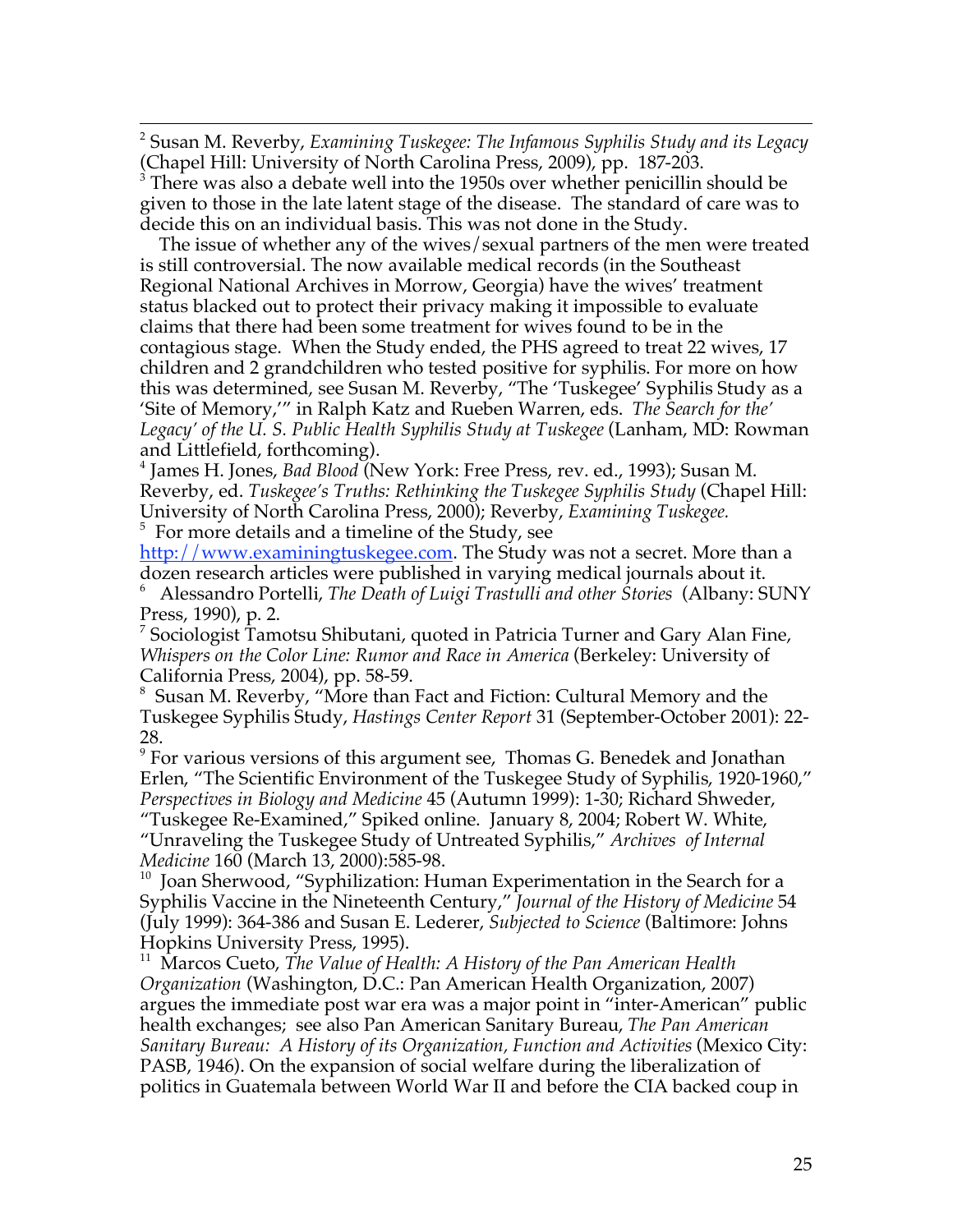$\overline{a}$ 1954, see Susanne Jonas, *The Battle for Guatemala* (Boulder: Westview Pres, 1991, pp. 21-40.

12 Jan Ackerman, "Obituary: John Charles Cutler/Pioneer in Preventing Sexual Diseases," *Pittsburgh Post-Gazette*, February 12, 2003, http://www.post-

gazette.com/obituaries/20030212cutler0212p3.asp, accessed February 24, 2003. For more on Cutler's career, see Reverby, *Examining Tuskegee,* pp. 144-151.

<sup>13</sup> Pubmed lists his name on 58 articles published between 1946 and 1995.

<sup>14</sup> "The Deadly Deception," *NOVA*. Videotape, PBS. Directed by Denise Dilanni. Boston: WGBH Educational Foundation Films for the Humanities and Sciences, 1993.

15 Nancy Tomes, "Introduction: Imperial Medicine and Public Health," in *Colonial Crucible: Empire in the Making of the Modern American State*, eds. Alfred W. McCoy and Francisco A. Scarano (Madison: University of Wisconsin Press, 2009), pp. 273-276.

<sup>16</sup> Harry F. Dowling, *Fighting Infection: Conquests of the 20<sup>th</sup> Century* (Cambridge: Harvard University Press, 1977), pp. 125-157; John Parascandola, *Sex, Sin and Science* (New York: Praeger Press, 2008).

17 Quoted in Reverby, *Examining Tuskegee*, p. 139. The left over questions about the biology of syphilis have resurfaced with those who think there is a connection between untreated syphilis and HIV/AIDS. See Harris L. Coulter *AIDS and Syphilis*—*The Hidden Link* (Berkeley: North Atlantic Books, 1993) and Coleman Jones, "Challenging Dissident Dogma: The Role of Infectious Co-Factors in AIDS,"

http://breakfornews.com/aidsmyth./news/000529syphilisdebate.htm , accessed March 19, 2010.

18 John C. Cutler, "Current Concepts of Prophylaxis," *Bulletin of the New York Academy of Medicine* 52 (October 1976):866-896. For the counter view to the position on prophylaxis taken by Cutler and the PHS, see Joseph Earle Moore, *The Modern Treatment of Syphilis* (Springfield: Charles C. Thomas, 2nd edition, 1943), pp. 564-567. On tensions between the PHS doctors and Moore see John F. Mahoney to John C. Cutler, April 19, 1948, Box 1, Folder 13, John C. Cutler Papers, University Archives, University of Pittsburgh, Pittsburgh, PA, hereafter referred to as the Cutler Papers.

<sup>19</sup> Inoculum was both cultured and taken from the penis of one infected man and put into the penis of another. See John F. Mahoney et. al.,"Experimental Gonococcic Urethritis in Human Volunteers," *American Journal of Syphilis, Gonorrhea and Venereal Diseases* 30 ( January1946): 1-39. For more on the policy debate over the Terre Haute research, see Harry M. Marks, *The Progress of Experiment* (New York: Cambridge University Press, 1997), pp. 100-105. On a revived interest in prison research see Institute of Medicine, *Ethical Considerations for Research Involving Prisoners* (Washington, D.C.: Institute of Medicine, 2006); Barron H. Lerner, "Subjects or Objects? Prisoners and Human Experimentation," *New England Journal of Medicine* 356 (May 3, 2007): 1806-07.

 $20$  Jeanne L. Brand, "The U.S. Public Health Service and International Health," *Bulletin of the History of Medicine* 63 (Winter 1989), p. 582-583.

<sup>21</sup> Hugh S. Cumming, who had been the Surgeon General when the "Tuskegee" Study began, served as the director of the Pan American Sanitary Bureau from 1936 (when he left the PHS) to 1947, see Ralph Chester Williams, *The United*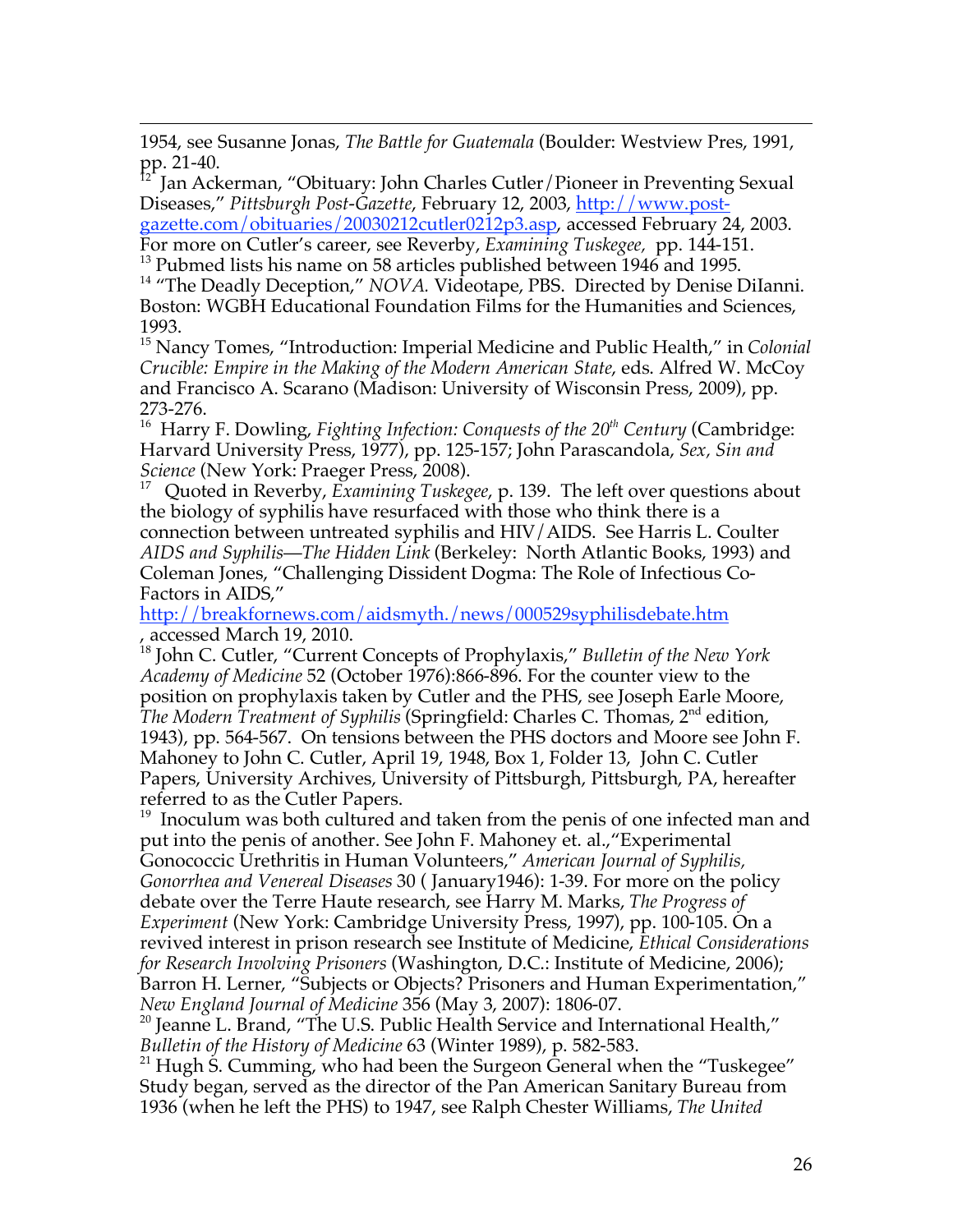$\overline{a}$ *States Public Health Service 1798 to 1950* (Washington, D.C. : Commissioned Officers Association of the U.S. P.H.S., 1951), p. 446.

22 Marcos Cueto, "Introduction," in *Missionaries of Science: The Rockefeller Foundation and Latin America* (Bloomington: Indiana University Press, 1994), p. xiii.

23 See Jonas, *The Battle for Guatemala* (Boulder: Westview Press, 1991); Stephen Kinzer and Stephen Schlesinger, *Bitter Fruit: The Story of the American Coup in Guatemala* (Cambridge: Harvard University Press, 1999); David McBride, *Missions for Science* (New Brunswick: Rutgers University Press, 2002). 24 George Cheever Shattuck, "Syphilis and Yaws in Guatemala," in *A Medical Survey of the Republic of Guatemala*, ed. George Cheever Shattuck (Washington: Carnegie Institution of Washington, 1938), p. 142. Shattuck also summarizes medical beliefs about racial differences in the virility and existence of syphilis, see "Appendix B, "The Clinical Case of Syphilis in Various Races," pp. 153-156; see also George Cheever Shattuck, "Lesions of Syphilis in American Indians," *American Journal of Tropical Medicine* 18 (1938): 577-586.

On the use of race to matter and not matter, see Reverby, *Examining Tuskegee.* See also Chester North Frazier and Li Hung-Chiung, *Racial Variations in Immunity to Syphilis: A Study of the Disease in the Chinese, White and Negro Races* (Chicago: University of Chicago Press, 1948).

 $25$  "Untitled Report," February 24, 1954, Folder 1, Box 1, Cutler Papers.

<sup>26</sup> *Ibid.* p. 2 and Sherwood, "Syphilization."

<sup>27</sup> On the search for a better prophylactic, see R. C. Arnold and John C. Cutler, "Experimental Studies to Develop Local Prophylactic Agents Against Syphilis," *British Journal of Venereal Diseases* 32 (1956): 34-36. For directions on how to use a World War II pro-kit if infection was suspected, see http://med-

dept.com/vd.php, accessed March 23, 2010.

 $^{28}$  Untitled Report," p. 6.

<sup>29</sup> *"*Untitled Report," p. 7.

<sup>30</sup> John C. Cutler to R.C. Arnold, June 5, 1947, Box 1, Folder 13, Cutler Papers. All correspondence in this folder unless otherwise noted.

<sup>31</sup> Elliott L. Harvlow to John M. Mahoney, June 30, 1947.

<sup>32</sup> Sacha Levitan et. al., "Clinical and Serologic Studies with Reference to Syphilis in Guatemala, Central America," *American Journal of Syphilis, Gonorrhea, and Venereal Diseases* 36 (July 1952): 379.

<sup>33</sup> Cutler believed that widespread liver disease in Guatemala due to malnutrition might also affect the tests.

<sup>34</sup> "Untitled Report," p. 16.

35 *Ibid.*, p. 5 and Levitan, et.al., "Clinical and Serologic Studies," p. 379.

<sup>36</sup> Levitan, et.al., "Clinical and Serologic Studies," p. 387. They argued that "significantly higher percentages of positive and doubtful reactions were

obtained from Kahn and Mazzini tests than with the Kolmer test and the VDRL

slide test." Today, syphilis serological diagnosis requires a reactive

nontreponemal test confirmed with a treponemal test.

37 "Untitled Report," p. 24

<sup>38</sup> *Ibid.* p. 25.

<sup>39</sup> *Ibid*, p. 32.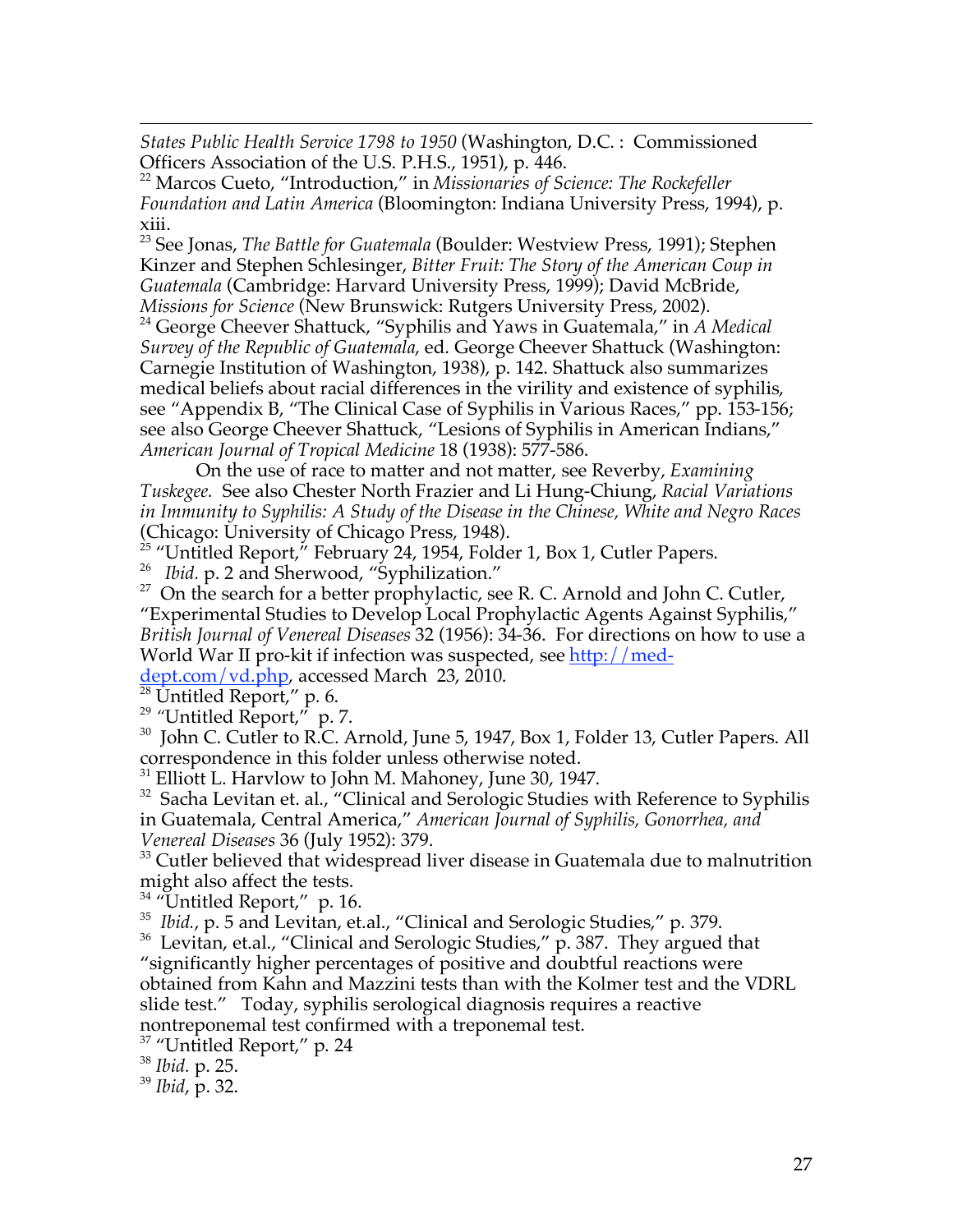<sup>40</sup> "Part II Final Syphilis Report" discussion of the various strains of the disease used, p. 1-5, Box 1, Folder 2, Cutler Papers.

<sup>41</sup> "Untitled Report," p. 48. See also instructions from R.C. Arnold to Cutler, July 21, 1947. On the history of various kinds of inoculation techniques, see Harold J. Magnuson et. al, "Inoculation Syphilis in Human Volunteers," *Medicine* 35 (February 1956): 33-82. On the difference with gonorrhea inoculation, see Mahoney et. al. , "Experimental Gonococcic Urethritis in Human Volunteers." Cutler was a co-author on both of these articles. Prison studies seem to use the term "human volunteers" in their titles.

<sup>42</sup> Cutler to Mahoney, December 27, 1947

<sup>43</sup> Cutler to Arnold, June 5, 1947.

<sup>44</sup> Cutler to Arnold, June 27, 1947.

45 Saul Benison, *Tom Rivers: Reflections on a Life in Medicine and Science, An Oral History Memoir prepared by Saul Benison* (Cambridge: The M.I.T. Press, 1967), p.187.

 $^{46}$  John C. Cutler, "An Experimental Resurvey of the Basic Factors Concerned in Prophlyaxis in Syphilis,"Unpuplished typescript, Box 1, Folder 9, Cutler Papers.  $47$  "Part III Final Syphilis Report," p.25, Box 1, Folder 3, Cutler Papers.

<sup>48</sup> "Untitled Report," pp. 34-39.

49 Allan M. Brandt, *No Magic Bullet* (New York: Oxford, 1987, 1993). By 1950, the VDRL stopped all research on chemical prophylaxis, see John C. Cutler, "Current Concepts of Prophylaxis," *Bulletin of the New York Academy of Medicine* 52 (October 1976): 886-896.<br> $^{50}$  Mahoney to Cutler N

Mahoney to Cutler, November 18, 1946; Cutler to Mahoney, November 30, 1946; Mahoney to Cutler, December 18, 1946.

<sup>51</sup> Cutler to Mahoney, September 18, 1947.

52 Susan E. Lederer , *Subjected to Science* (Baltimore: Johns Hopkins University Press, 1995, pp 82-87 on Hideyo Noguchi's controversial syphilis experiments at the Rockefeller Institute in New York in 1911.

53 John F. Mahoney to John C. Cutler, October 15, 1946.

 $54$  Mahoney to Cutler, May 5, 1947. Eagle was then working at the National Cancer Institute and this may have been part of a turf battle with the PHS. There is no evidence that Eagle ever participated in the Guatemala work.

<sup>55</sup> Mahoney to Cutler, August 11, 1987. Mahoney concluded: "It is becoming obvious also that experimental infection cannot be produced with sufficient frequency to assure an adequate background for the study of prophylaxis."

56 Mahoney to Cutler, September 8, 1947.

57 Jussi Niemela, " What Puts the 'Yuck' in the 'Yuck Factor," *Bioethics*, online 25 February 2010,

http://www3.interscience.wiley.com/journal/123303185/abstract?CRETRY=1& SRETRY=0, accessed March 25, 2010.

 $\frac{58}{58}$  R.C. Arnold to Cutler, April 19, 1948, Box 1, Folder 17, Cutler Papers.

59 The National Research Council, established in 1916, oversees scientific research policy for the U.S. government and had a subcommittee of the Committee on Medical Research during World War II specifically focused on venereal disease research, see Marks, *The Progress of Experiment,* pp. 100-105.

 $60$  G. Robert Coatney to Cutler, February 17, 1947, Box 1, Folder 17, Cutler Papers.